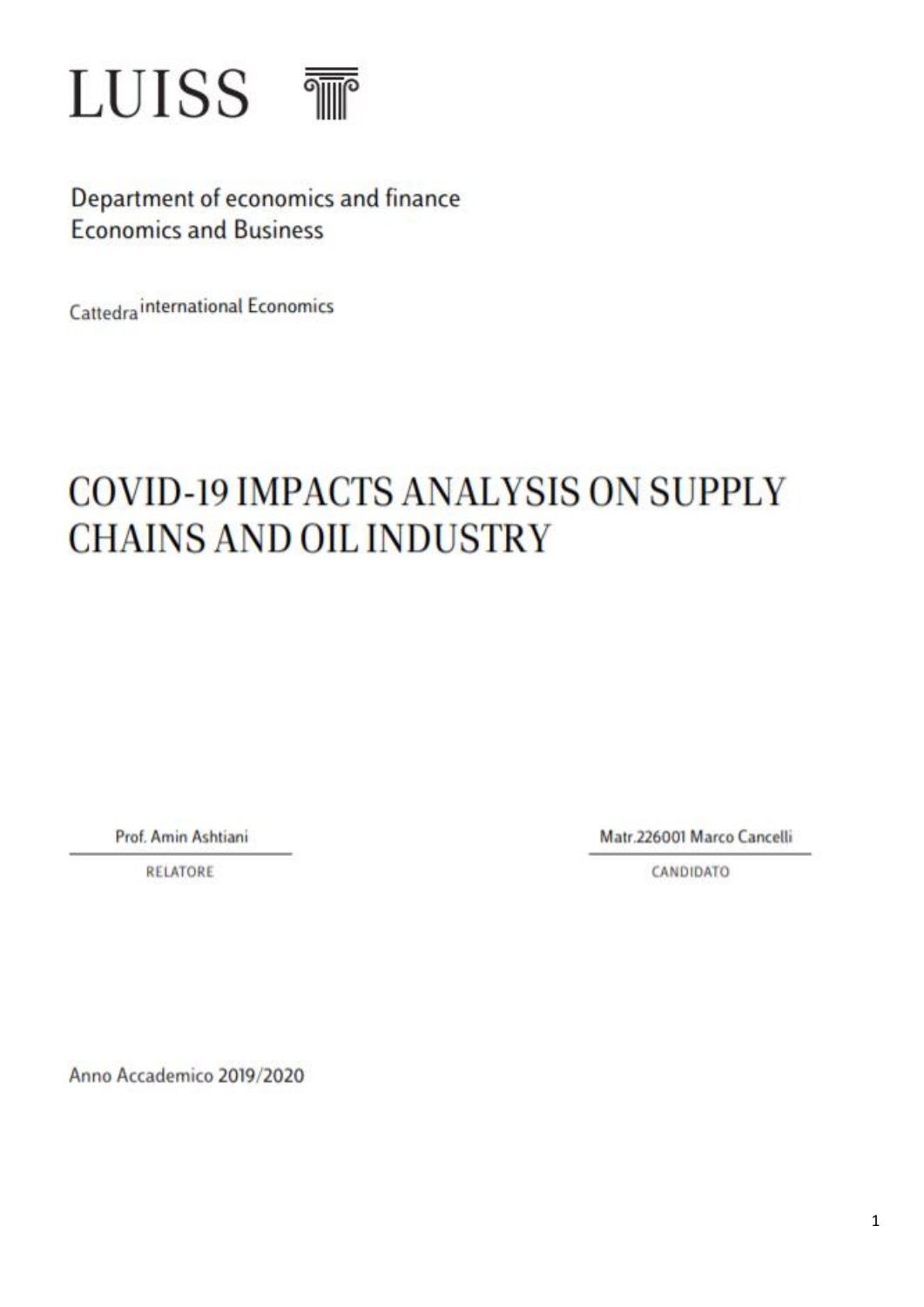# **TABLE OF CONTENTS**

| 1.1 |  |
|-----|--|
|     |  |
|     |  |
|     |  |
|     |  |
|     |  |
|     |  |
|     |  |
|     |  |
|     |  |
|     |  |
|     |  |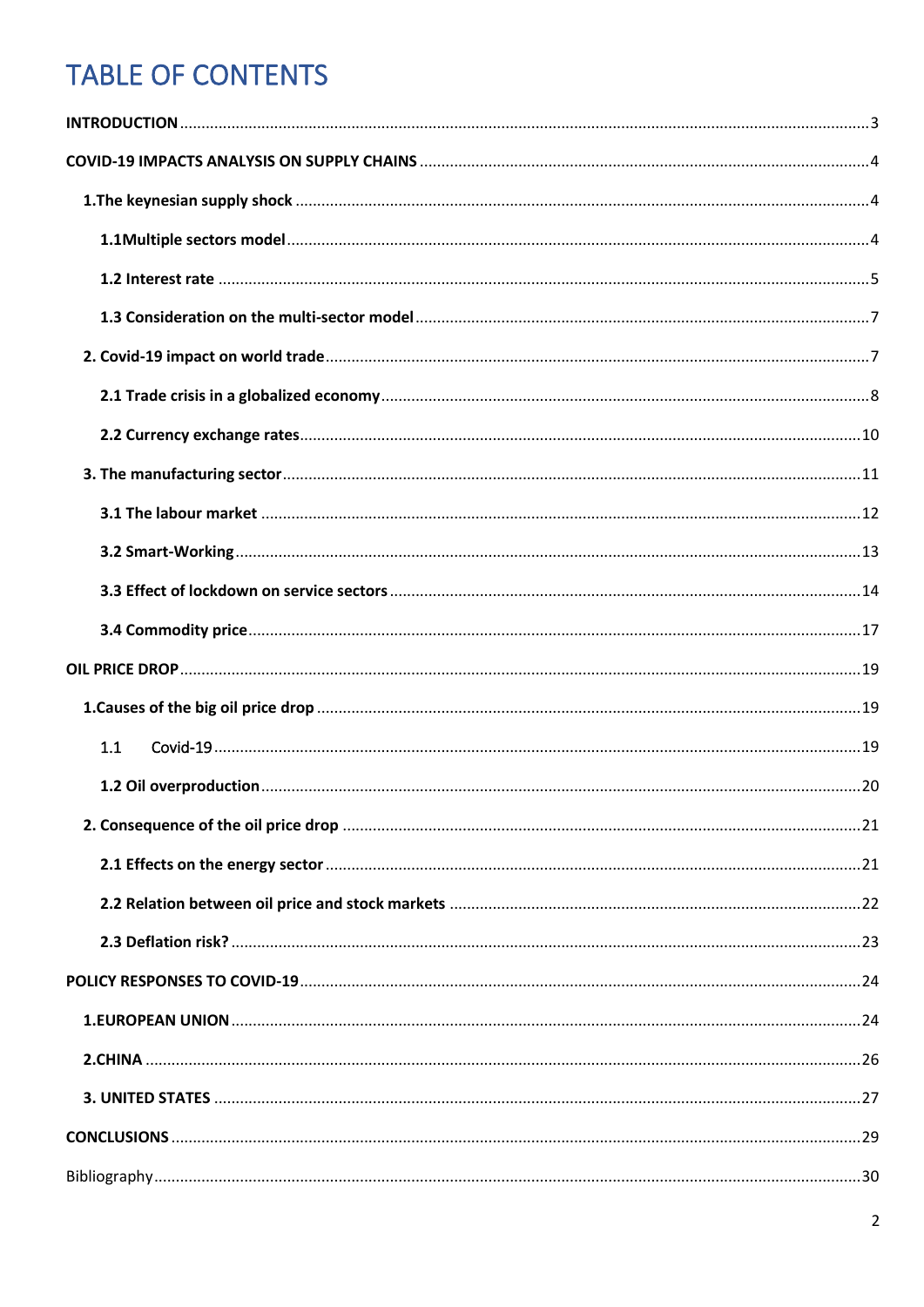# <span id="page-2-0"></span>INTRODUCTION

The covid-19 virus has changed everyone lives.

The thousands of deaths in all the world, the lockdown experience, all the new rules of social distancing and the obligation to wear mask in public place are maybe the most evident changes in everyday life, but in addition to the health crisis caused by the virus, the world is strained by the economic crisis caused by the collapse of global trade and the destruction of the global supply chain.

The virus spread from China to Eastern Asia, Europe, and North America, as well as other areas of South Asia, the Middle East, South and Central America, Africa, and every other country and region of the world. The globalization of the economy since the end of the 20th century accompanied not only the growth of the trade in final goods and services, but also the growth of the trade in intermediates goods via the global supply chain, which comprises two-thirds of global trade.

The effects of this calamity, and the need for individuals to protect themselves from the infection, have caused significant stagnation in supply and demand of goods and services.

Global trade in 2020 will fall in every region of the world and will affect all sectors of the economy.

This will impact countries that are strong exporters (no output for their local companies), but also those that are importers (lack of raw materials).

The most recent data from the National Bureau of Statistics showed how most analysts were wrong and underestimated the impact of the crisis.

This recently released data indicated that industrial output fell, in the first two months of 2020, by more than 13.5%.

The median forecast of analysts polled by Reuters predicted a gain of 1.5%. Similarly, investment in fixed assets fell 25% year-on-year. (Wakasugi Ryuhei, 2020)

This data is only a first indication of the seriousness of the current crisis but let us go a little more specifically and try to better analyse the overall situation.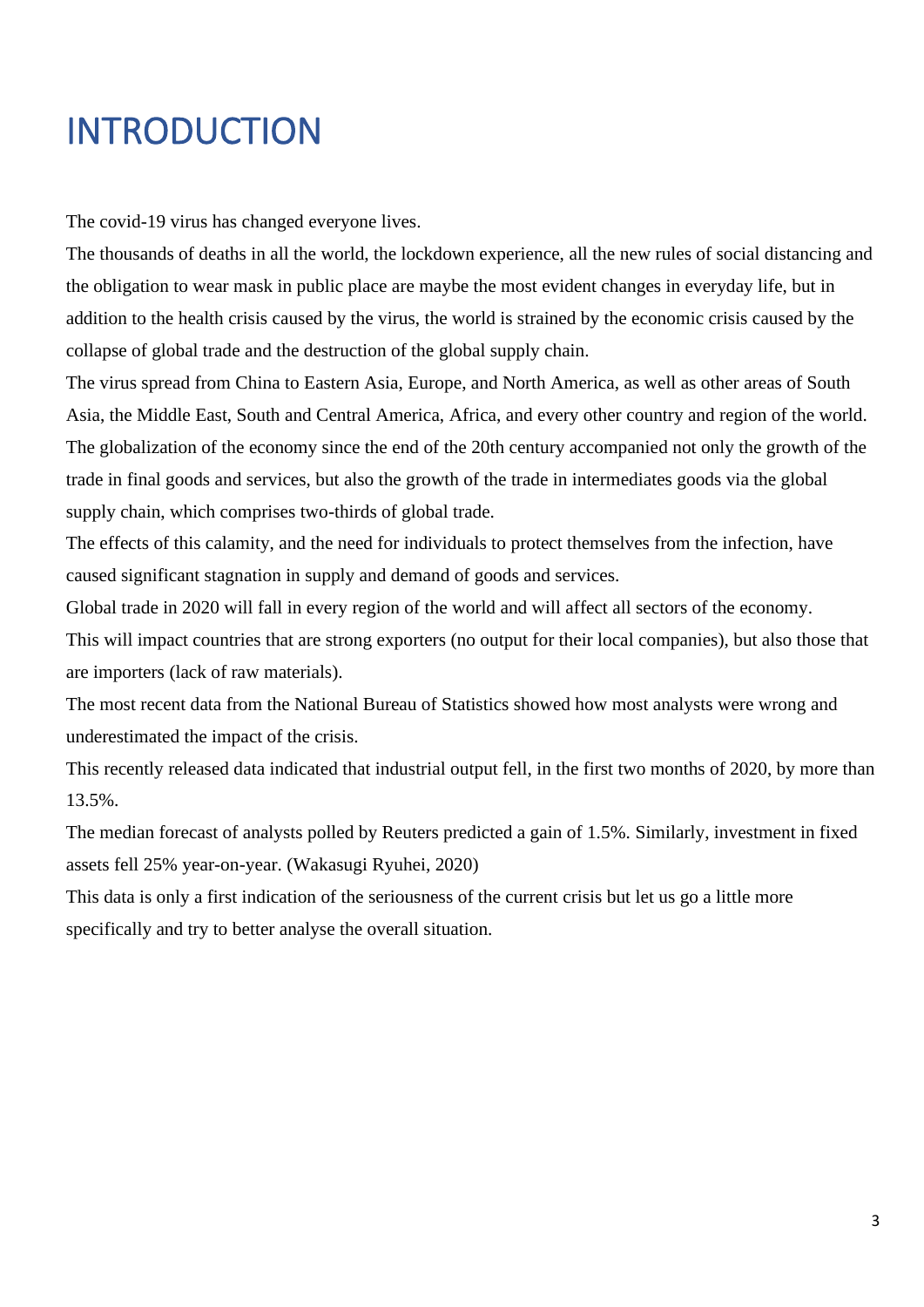# <span id="page-3-0"></span>COVID-19 IMPACTS ANALYSIS ON SUPPLY CHAINS

# <span id="page-3-1"></span>1.The keynesian supply shock

Fear of the growth of the epidemiological curve forced several nations to complete a total lockdown of production activities, that caused a negative supply shock. (Luca Fornaro, 2020) This negative supply shock can trigger a demand shortage that leads to a contraction in output and

employment larger than the supply shock itself.

We can call supply shocks with these properties Keynesian supply shocks.

Temporary negative supply shocks, such as those caused by covid-19, reduce output and employment. However, can a supply shock induce too sharp a fall in output and employment, going beyond the efficient response? Can it lead to a drop in output and employment for sectors that are not directly affected by shutdowns?

Supply and demand forces are intertwined: demand is endogenous and affected by the supply shock and other features of the economy.

Why? It is simple: when workers lose their income, due to the shock, they reduce their consume, causing a contraction in demand. The question is whether this mechanism is strong enough to cause an overall shortfall in demand.

#### <span id="page-3-2"></span>1.1Multiple sectors model

The spread of the COVID-19 pandemic and the consequently containment policies have clearly had asymmetric effects on different sectors.

Obviously, sectors that require personal contact between consumers and workers are more damaged.

Let's assume we have two sectors, 1 and 2.

We assume that a fraction  $\varphi$  of agents works in sector 1, and a fraction  $1 - \varphi$  of agents works in sector 2. For now, we assume that workers are perfectly specialized in their sector.

Consumption and production in sector 1 may require consumers and producers to meet in person.

Consumption and production in sector 2, however, can take place without any personal contact.

The technology to produce both goods is linear: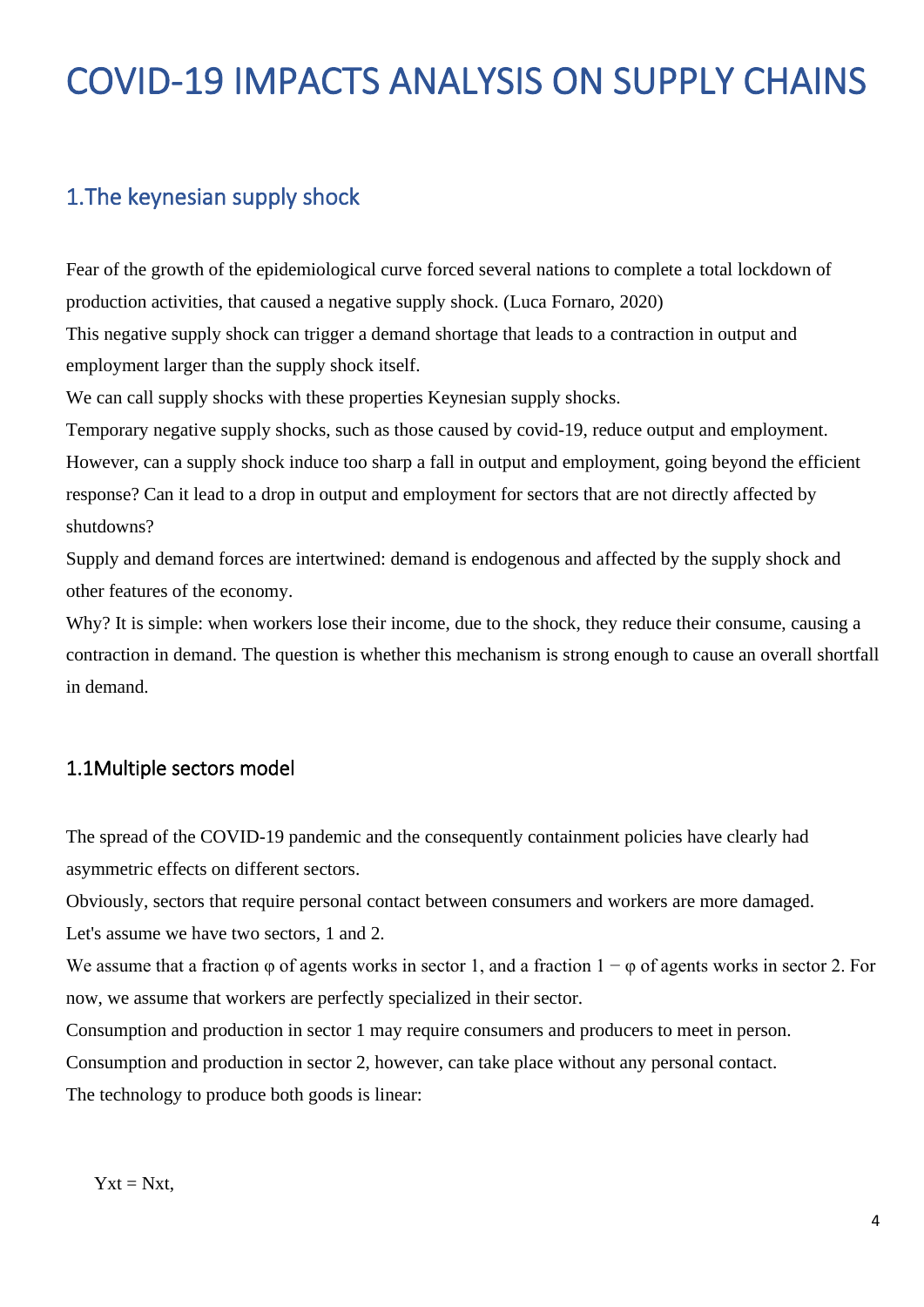Competitive firms in sector x hire workers at the sector-specific wage Wxt and sell good x at price Pxt. Prices Pxt are flexible and, given the technology above, the price of good x will be Pxt = Wxt. Consumer preferences are now represented by the utility function:

 $\Sigma$  t=0 tU (c1t, c2t),

Where:

U (c1t, c2t) = 1 1 –  $\sigma \varphi \rho c 1-\rho 1t + (1-\varphi) \rho c 1-\rho 2t 1-\sigma 1-\rho$ ,

so the utility function features constant elasticity  $1/p$  between the two goods and constant intertemporal elasticity of substitution 1/σ.

To ensure that the model is well behaved under our supply shock, which prevents sector 1 agents from working, we assume for now that  $\rho < 1$ .

Consider first the economy in steady state, before the shock hits, assuming all prices adjust flexibly so the economy reaches full employment. The equilibrium allocation is:

 $c * 1 = Y * 1 = \varphi n, c * 2 = Y * 2 = (1 - \varphi) n.$ 

By symmetry, the relative price of good 1 in terms of good 2 is:

 $p * = 1.$ 

#### <span id="page-4-0"></span>1.2 Interest rate

The real interest rate is 1/β as in the one good economy since consumption is constant in steady state. For reasons that will be clear shortly, it is useful to focus on the real interest rate in terms of good 2, defined as: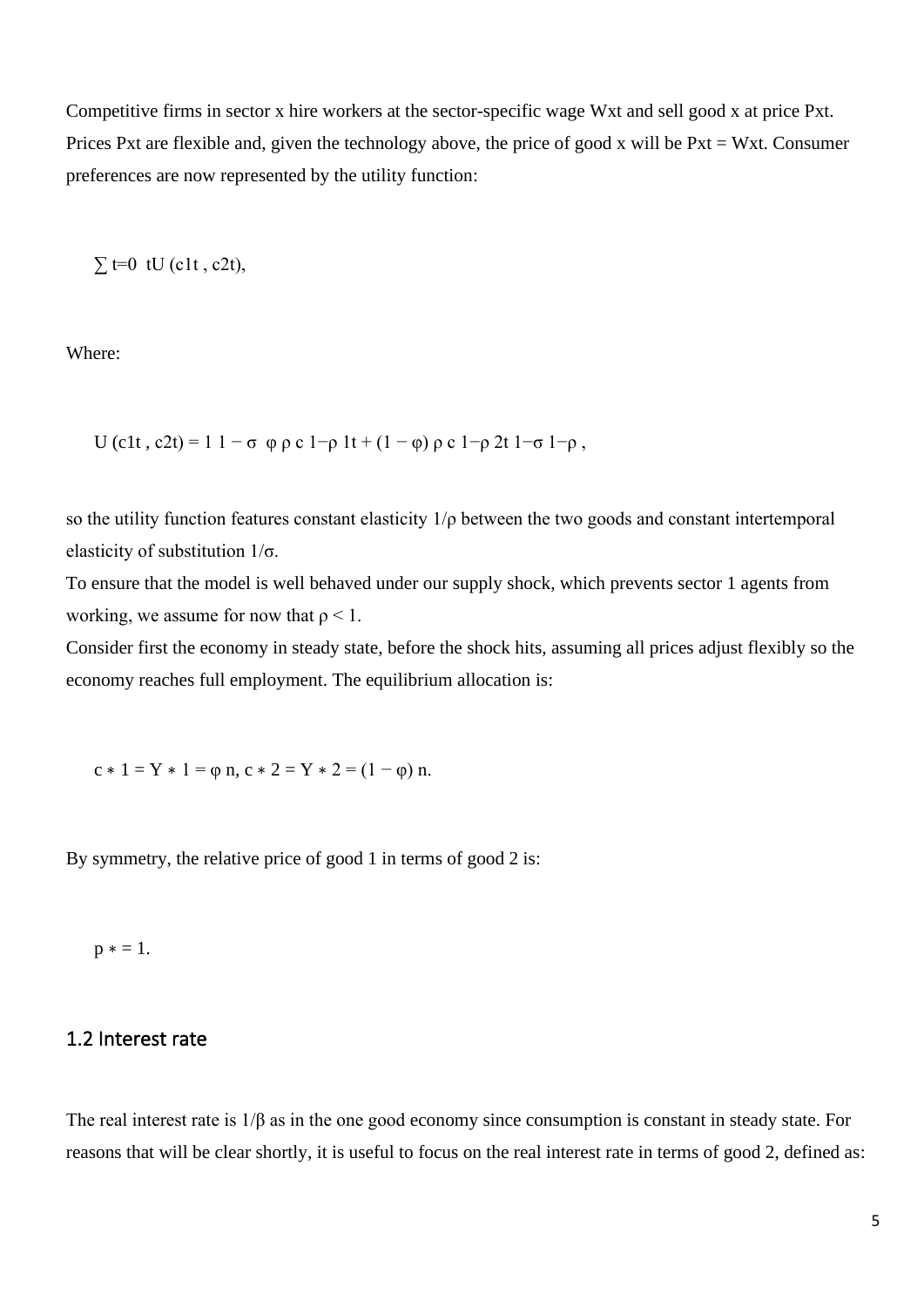where it denotes the nominal interest rate. At date  $t = 0$ , when the supply shock hits, production in sector 1 shuts down, so:

$$
c10 = Y10 = n10 = 0.
$$

Of course, there can no longer be full employment in sector 1. That is the inevitable effect of the shock. So, we ask what happens in sector 2. As before, the shock is temporary, and the economy goes back to steady state at  $t = 1$ . And, as before, we look first at what happens to the real interest rate to maintain full employment of the workers in sector 2; then we look at what happens to aggregate demand if the central bank keeps the real rate unchanged.

The natural rate after the shock is:

$$
1 + r0 = 1 \beta \text{ Uc2 } (0, c * 2) \text{ Uc2 } c * 1 , c * 2
$$

The natural interest rate falls due to the epidemic shock if the ratio of marginal utilities On the right-hand side is smaller than 1, or, using the functional forms introduced above, if the right-hand side is smaller than 1, or, using the functional forms introduced above, if:



*1.When are supply shocks Keynesian with a representative agent?*

$$
(1 - \varphi) \rho - \sigma 1 - \rho < 1
$$

An immediate consequence of this inequality is the following:

**In the multi-sector model with complete markets, the negative supply shock translates into a reduced natural interest rate if and only if**  $1 \rho \leq 1 \sigma$ . (Veronica Guerrieri, 2020)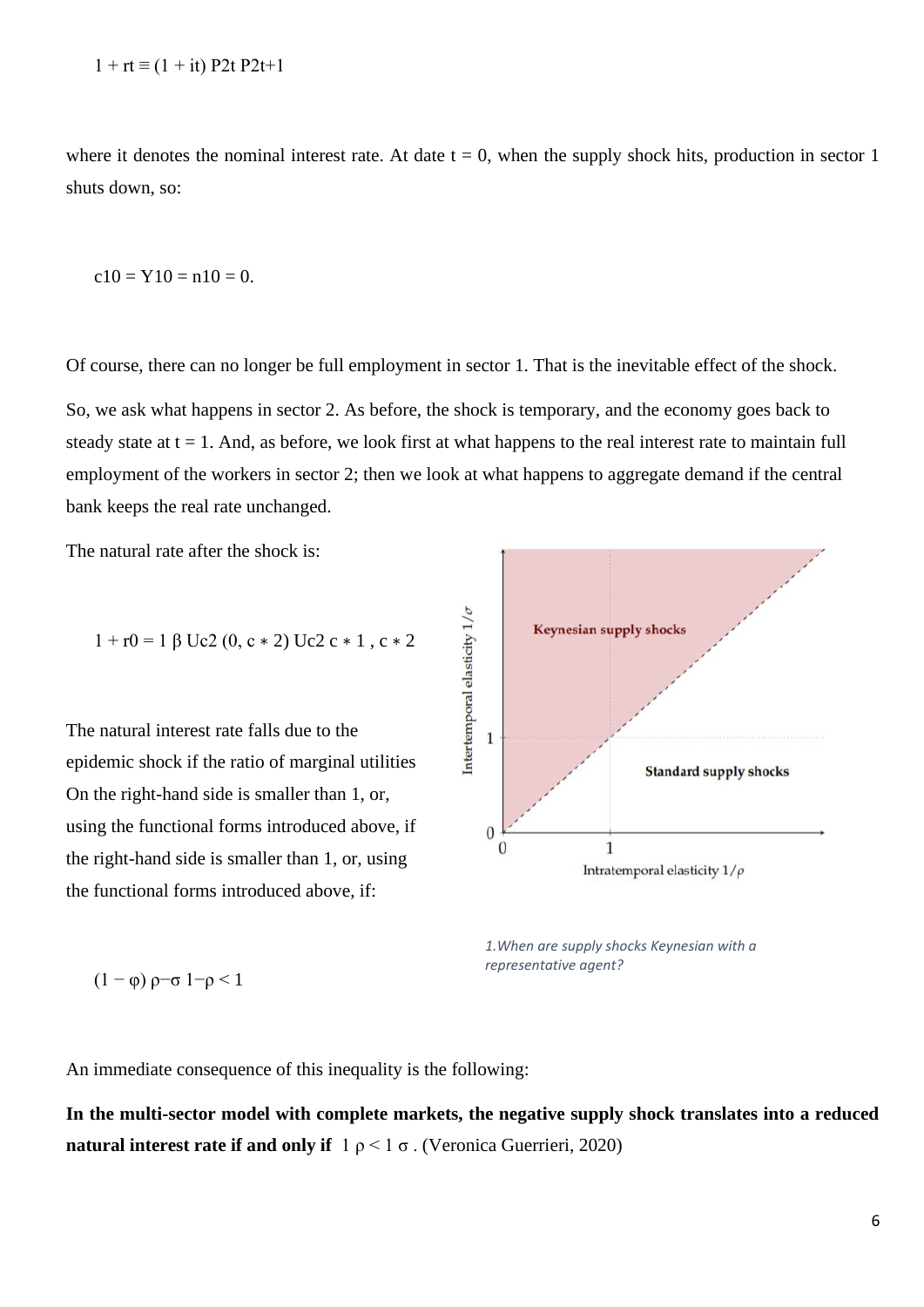### <span id="page-6-0"></span>1.3 Consideration on the multi-sector model

The interpretation of this result is straightforward. If the inequality is satisfied the two goods are complements, so a drop in the production of good 1 increases the marginal utility of good 2, acting like a negative demand shock for good 2. To incentivize consumers to keep consuming enough of good 2 to keep employment at n, we need a drop in the interest rate. (National Bureau of economic research, 2020)

We have demonstrated that a supply shock causes a contraction to output and employment that need the intervention of fiscal policy to compensate the effect.

## <span id="page-6-1"></span>2. Covid-19 impact on world trade

Maybe the most evident consequence of the supply shock is the contraction of the world trade.

That because trade happens when things are made in one nation and purchased in another.

This, quite naturally, makes trade flows susceptible to demand shocks (purchases fall) and supply shocks (production falls).

Trade is surely one of the principle ways through which the virus damages domestic economies and spreads internationally. In fact, country most affected are mainly the ones who traded the most with the country where the epidemic broke out: China.

China is the most important world exporter, and this explain why is the country that more than the others (how we can see in the 2 table above) suffers this crisis.

| Country        | exports q4-2019 | exports q1-2020 | net change | % change     |                     |
|----------------|-----------------|-----------------|------------|--------------|---------------------|
| World          | 4790000         | 4303000         | $-487000$  | $-0,1016701$ | Figure2.            |
| European Union | 1459631         | 1393717         | $-65914$   | $-0,045158$  | (Million us dollar) |
| China          | 673066          | 477628          | $-195438$  | $-0,2903697$ |                     |
| Usa            | 416615          | 395735          | $-20880$   | $-0,0501182$ | q refers to quarter |
| Germany        | 367138          | 358923          | $-8215$    | $-0,0223758$ | of year             |
| Japan          | 179688          | 166210          | $-13478$   | $-0,0750078$ | Source: (world      |
| United Kingdom | 122080          | 107338          | $-14742$   | $-0,1207569$ | trade organization, |
| France         | 144573          | 130128          | $-14445$   | $-0,0999149$ |                     |
| Netherlands    | 183442          | 172088          | $-11354$   | $-0,0618942$ |                     |
| Italy          | 136691          | 124063          | $-12628$   | $-0,0923836$ |                     |

7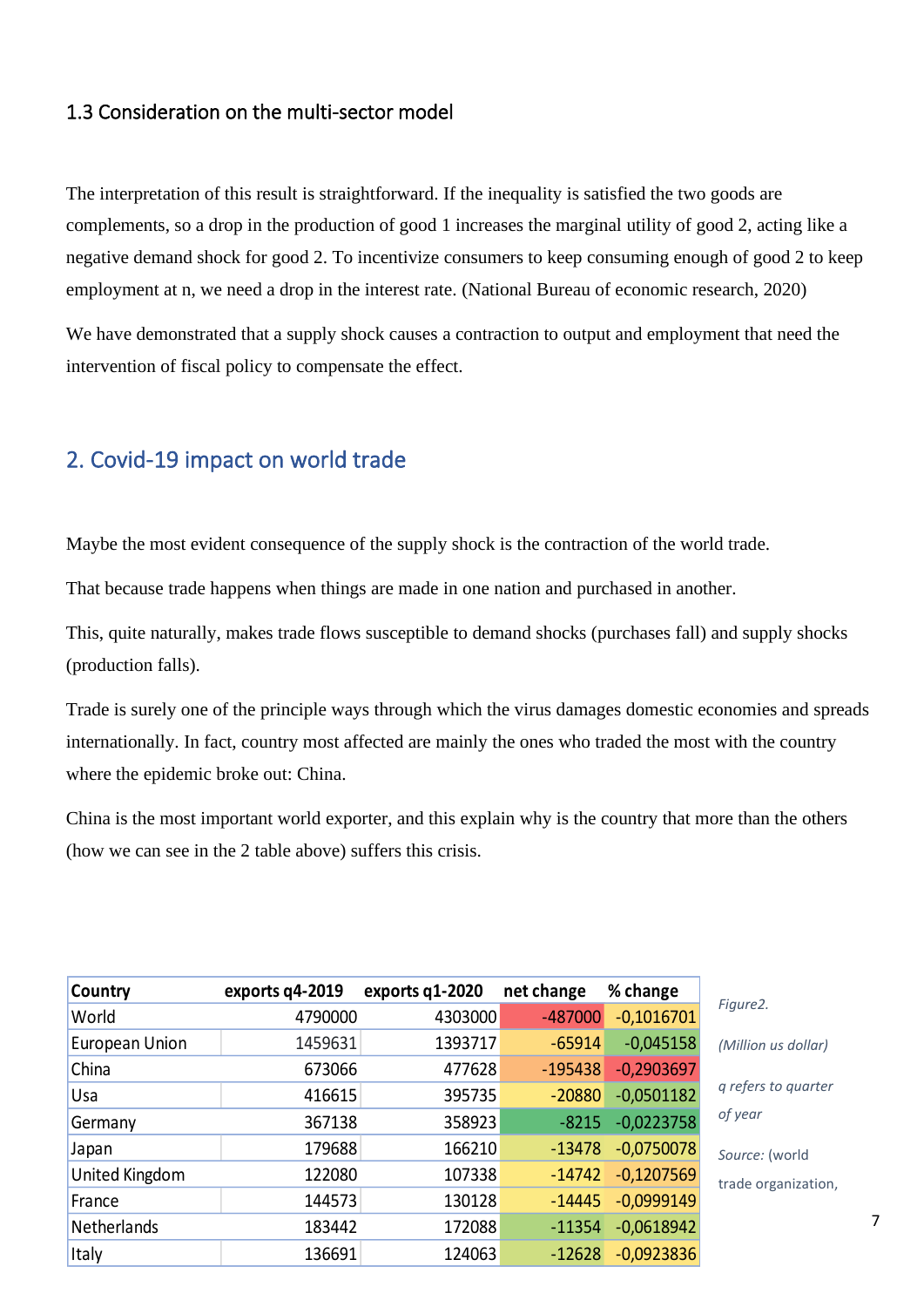| Country        | imports q4-2019 | imports q1 -2020 | net change | %change    | Figure3.            |
|----------------|-----------------|------------------|------------|------------|---------------------|
| World          | 4852000         | 4434000          | $-418000$  | $-0,08615$ |                     |
| European Union | 1381172         | 1315870          | $-65302$   | $-0,04728$ | (Million us dollar) |
| China          | 546237          | 464843           | $-81394$   | $-0,14901$ |                     |
| Usa            | 638345          | 585096           | $-53249$   | $-0,08342$ | q refers to quarter |
| Germany        | 305271          | 300732           | $-4539$    | $-0,01487$ | of year             |
| Japan          | 181856          | 168121           | $-13735$   | $-0,07553$ | Source: (world      |
| United Kingdom | 174072          | 156018           | $-18054$   | $-0,10372$ | trade organization, |
| France         | 162690          | 150952           | $-11738$   | $-0,07215$ |                     |
| Netherlands    | 163601          | 151158           | $-12443$   | $-0,07606$ |                     |
| Italy          | 116818          | 110532           | $-6286$    | $-0,05381$ |                     |

We analysed the trade interconnectedness and density among the leading trading economies in the world are: US, UK, Germany, France, Italy, Japan, China, Netherlands.

We applied trade network analysis for specific points of time:  $q4\ 2019$  and  $2020\ q1$  and  $q2$ .

Trade density has decreased considerably from 0.833 to 0.429. (Vidya, 2020)

The COVID-19 pandemic has severely hit countries such as Germany, Italy, France, USA, UK. These countries show a steep reduction in degree centrality.

Evidently, there is noticeable change in the trade network structure in 2020 q1 compared to 2019.

#### <span id="page-7-0"></span>2.1 Trade crisis in a globalized economy

Before COVID-19 the major segment of the world trade was characterized by global production networks (GPN) which benefited many developing economies and helped to promote industrialization and thereby increase productivity.

Trade diversification and fragmentation of production led to higher trade in intermediaries, and thus countries like India, China, and Korea emerged as the leaders and export hubs of goods in the global market (Vidya, 2020).

China turned out to be the core of the global supply chains in most manufactured goods due to their comparative advantage in production and distribution.

The globalization of the economy since the end of the 20 th century accompanied not only the growth of the trade in final goods and services, but also the growth of the trade in intermediates goods via the global supply chain, which comprises two-thirds of global trade.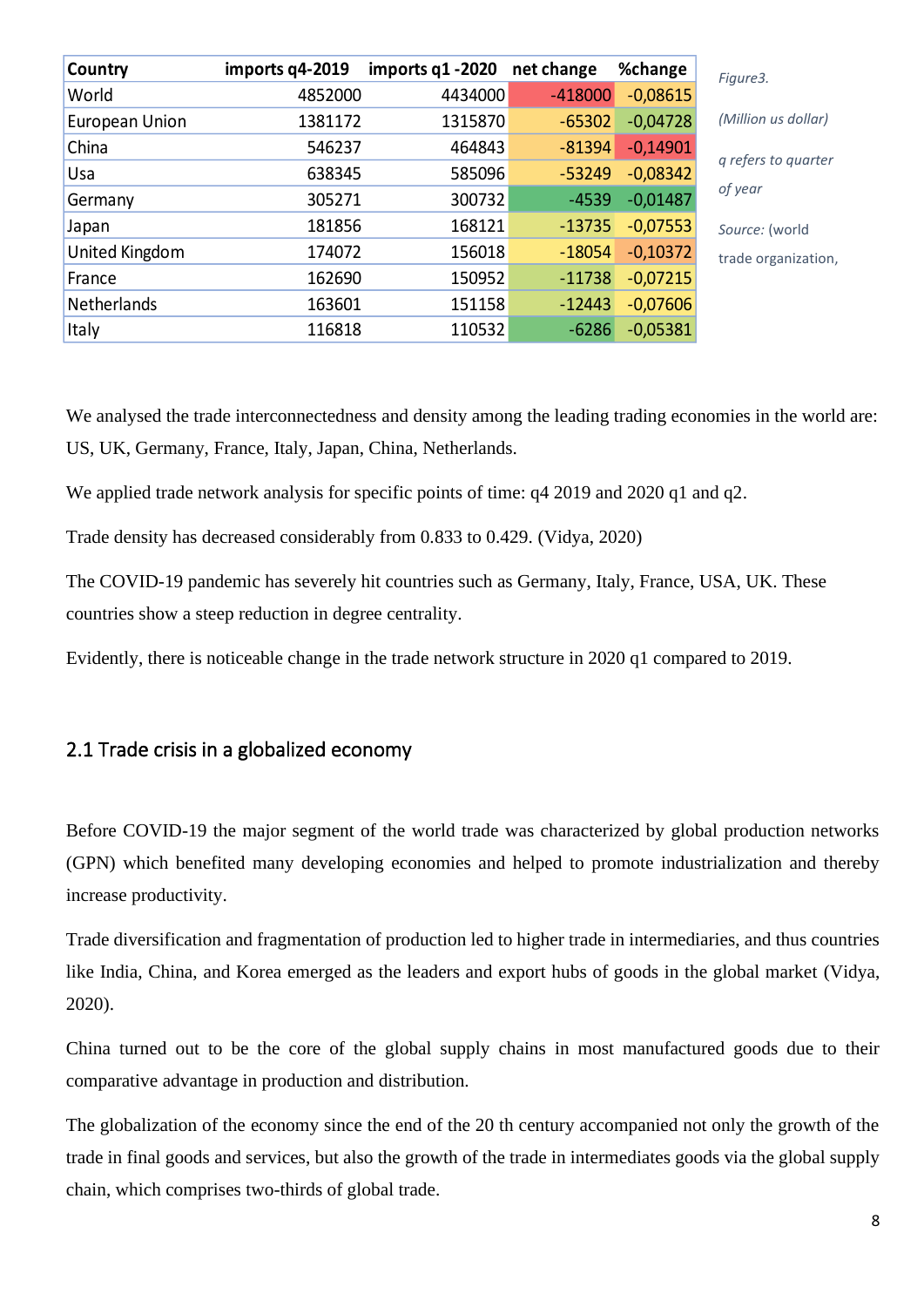The effects of this pandemic, and the need for individuals to protect themselves from the infection, have caused significant stagnation in supply and demand of goods and services.

Supply shocks in one nation, or in one industry within a nation, become a supply shock in other industries and nations when the thing being supplied is an input into the making of something else.

This 'supply-chain contagion' will surely be an important element of COVID-19's economic crisis.

The three hard-hit East Asian manufacturing giants – China, South Korea, and Japan – account for over 25% of US imports, and over 50% of US imports of computer and electronics products. (Figure 3).

Apparel and footwear companies, car industries, electronics companies (just few example) are particularly vulnerable to East Asian supply disruptions.

By contrast, in so far as COVID-19 is a demand shock, imports will fall, and they will fall most in the trade partners of the nations that are most severely hit.

Given that the hardest-hit nations account for such a large share of world demand, this mechanism of contagion is likely to be important. (voth, 2020)



*Figure 3. Changes of Supply Chain Network (in value added)*

(*Source*)*Xin Li, Bo Meng, and Zhi Wang (2019), "Recent patterns of global production and GVC participation", WTO Global Value Chain Development Report 2019, Technical Innovation, Supply Chain Trade, and Workers in a Globalized World , Chapter 1, p27, Figure 25*

China was the key centre of the trade during 2019 and is same during2020q1.

Even though the COVID-19 pandemic originated in China in December 2019 and impacted its trade, the country's relative position in the trade network has not changed drastically.

The forecasted exports and imports show a decline in all countries till December 2020.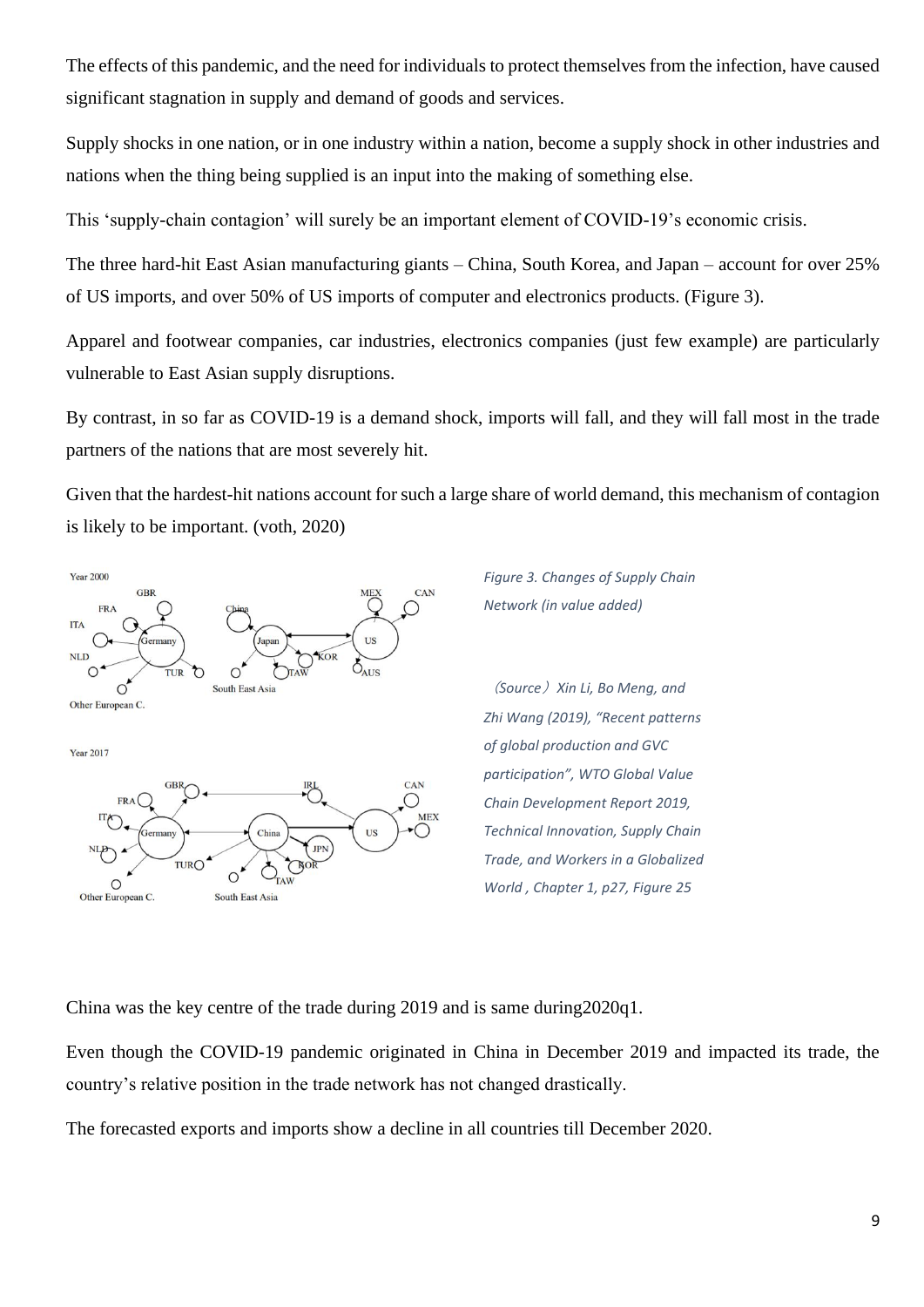The overall findings show that there will be a significant decline in trade in these economies due to the adverse impact of COVID-19 pandemic. (vidya, 2020)

### <span id="page-9-0"></span>2.2 Currency exchange rates

It is proven that the increase of trade balance is one of the reasons for depreciating of currency. (Datta, 2014) Compare data on trade balance of q1 2020 (figure 1) and currency exchange rates in the same period:



From the two charts we can see a depreciation of the dollar with both the yuan and the euro. So, it seems that the previous statement on the depreciation of the currency caused by the increase in trade balance is false?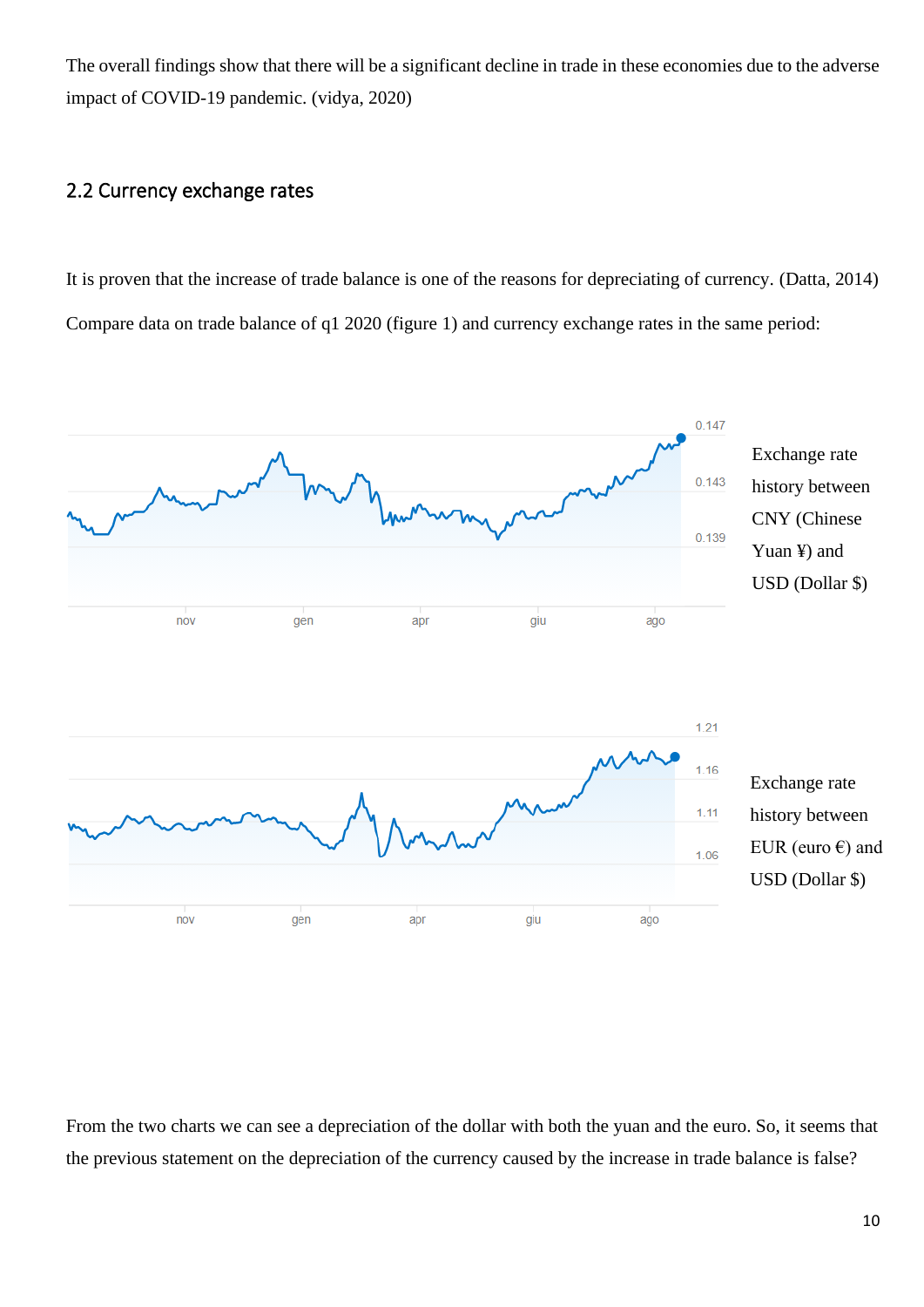The answer is no: In fact, as we can see in February, when the crisis (especially on the trade volumes) was at its peak, Dollar has a strong appreciation caused by the collapse of import.

So, what is the reason for the dollar's weakness?

To explain the weakness of the dollar, therefore, the yield differential between the US government and those of the rest of the world is sufficient. (Fugnoli, 2020)

# <span id="page-10-0"></span>3. The manufacturing sector

As we have already seen all the biggest countries and almost all sectors are suffering great economic repercussions from the epidemic.

We can distinguish 3 different, but concatenate, consequence:

1. Direct supply disruptions will hinder production since the disease is focused on the world's manufacturing heartland (East Asia) and spreading fast in the other industrial giants – the US and Germany.

2. Supply-chain contagion will amplify the direct supply shocks as manufacturing sectors in less-affected nations find it harder and/or more expensive to acquire the necessary imported industrial inputs from the hard-hit nations, and subsequently from each other.

3. There will be demand disruptions (The japan times, 2020) due to macroeconomic drops in aggregate demand (Keynesian supply shock) and purchase delays by consumers and investment delays by firms. (Richard Baldwin, 2020)

Importation issues and staffing deficiencies stood out as the key concerns for businesses due to disruption to supply chains and self-isolation policies. Indeed, for many roles within a manufacturing company, 'working from home' is not a viable option. (Maria Nicolaa, 2020)

Workplace closures have an immediate and severe impact on enterprises and own-account workers current operations and leave them at high risk of insolvency.

Even once containment measures are lifted, surviving enterprises and own-account workers will continue to face challenges given that recovery is expected to be uncertain and slow.

For those that are engaged in global supply chains, disruptions are likely along the forward and backward linkages of the chain as other countries continue to face reductions in economic activity.

Restarting businesses will require significant adjustments with cost implications, including securing safe work environments.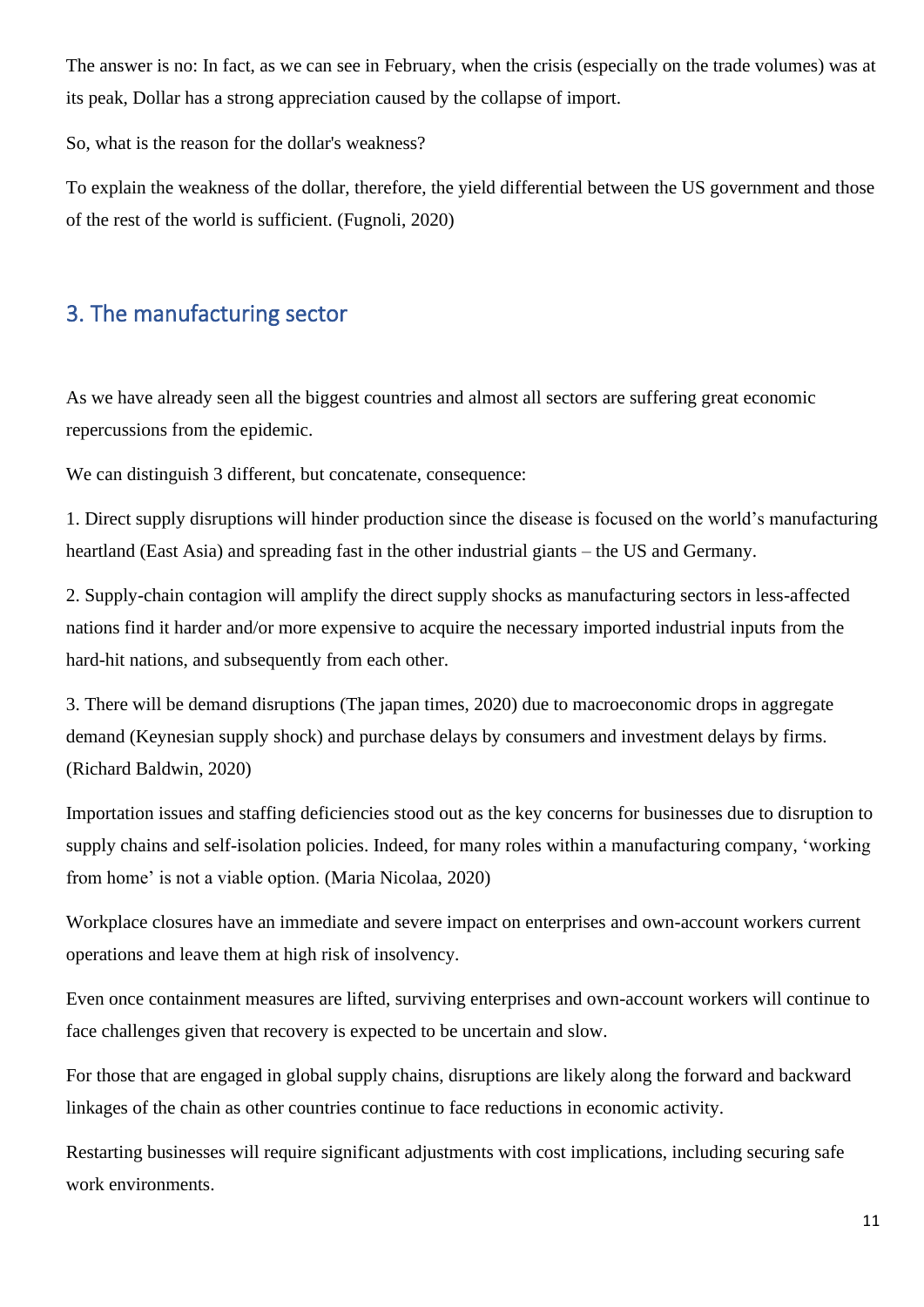Unless tackled by effective policies, these new requirements are likely to put a severe constraint on businesses.

The 81% of employers and 66% of own-account workers, live and work in countries affected by recommended or required workplace closures, with severe impacts on incomes and jobs.

Data indicate that the U.S. (12,5 %) will experience the greatest loss in working hours. (gisandata 2020)

It is interesting to know that lower-middle-income countries, are expected to register the highest rate of hours lost, at 12.5 per cent, but the impact is comparable across countries with different levels of income.

It is estimated that 436 million worldwide enterprises will be severely affected, almost half of these belong to the industry that intuitively suffers the effects of a global pandemic:

wholesale and retail trade, in this sector Own-account workers and small enterprises together account for more than 70 per cent of global employment, and this shows vulnerability of these sectors in the present economic crisis. (International labour organization, 2020)

Another important aspect to take into account is all the induced brought by what is defined as Informal economy, that is all those jobs that are not regulated by the states, and that are usually formed by small family activities, and this sector is very important in poor region like Africa and Latin America. (International labour organization, 2020)

But now the question is: can we find the sectors and the countries that suffer most than others? And if yes, how?

### <span id="page-11-0"></span>3.1 The labour market

Sure, one of the most indicative data on the production level of a country is its employment rate, let's see the change between the last quarter of 2019 and the second of 2020.

*Figure 4. Total, % of working age population Source: Labour market statistics* (statistics, 2020)

| <b>LOCATION</b>     | Q4-2019 | Q1-2020 |       | Q2-2020 UNEMPLOYMENT RATE | CHANGE Q4-2019 Q2-2020 |
|---------------------|---------|---------|-------|---------------------------|------------------------|
| CANADA              | 74,4    | 73,23   | 64,73 | 35,27                     | $-9,67$                |
| UNITED STATES       | 71,7    | 71,39   | 62,5  | 37,5                      | $-9,2$                 |
| <b>AUSTRALIA</b>    | 74,39   | 74,58   | 70,51 | 29,49                     | $-3,88$                |
| <b>ITALY</b>        | 59,21   | 59,08   | 57,5  | 42,5                      | $-1,71$                |
| <b>KOREA</b>        | 67,06   | 66,7    | 65,38 | 34,62                     | $-1,68$                |
| <b>GERMANY</b>      | 76,82   | 76,1    | 75,2  | 24,8                      | $-1,62$                |
| <b>MEXICO</b>       | 62,34   | 62,48   | 61,1  | 38,9                      | $-1,24$                |
| <b>JAPAN</b>        | 78,02   | 77,95   | 77,01 | 22,99                     | $-1,01$                |
| <b>RUSSIA</b>       | 71,09   | 71,08   | 70,18 | 29,82                     | $-0,91$                |
| <b>FRANCE</b>       | 65,92   | 66,02   | 65,2  | 34,8                      | $-0,72$                |
| UNITED KINGDOM      | 75,45   | 75,62   | 75    | 25                        | $-0,45$                |
| <b>CHINA</b>        | 94,7    | 94,3    | 94,6  | 5,4                       | $-0,1$                 |
| <b>TURKEY</b>       | 50,3    | 49,17   | 51,5  | 48,5                      | 1,2                    |
| <b>SOUTH AFRICA</b> | 42,16   | 42,18   | 43,4  | 56,6                      | 1,24                   |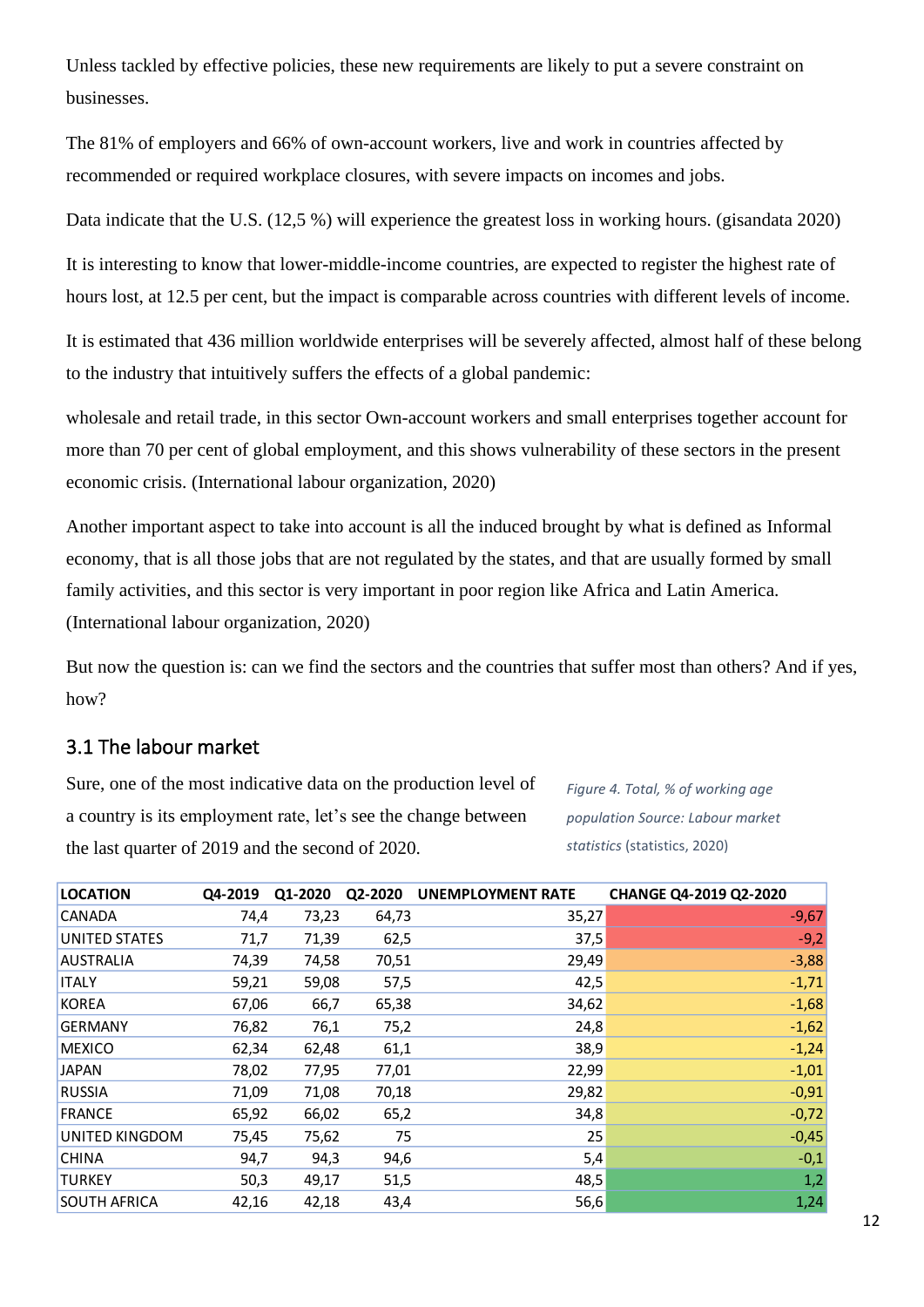How we can see by data, surprisingly is not china the country with the most negative change between employment rate of the last quarter of 2019 and the second one of 2020, but is Canada, followed by United States, Australia, and Italy. What is the result of this? Sure, the political difference can explain this, but we need to investigate other causes.

### <span id="page-12-0"></span>3.2 Smart-Working

To contain the spread of the coronavirus and curb the contagion, a new organizational model of work, called "smart-working", is becoming increasingly important: Smart working is known as a new model of work that uses the new technologies and the development of existing technologies to improve both the performance and the satisfaction that is obtained from the job. (Ehorus, 2016)

Workers can work outside their workplace and with a flexible time schedule, the possibility to work from home is used today to continue the work activities and avoid the collapse of the economy, In fact for a defined period of time the worker can work outside of the company's physical workplace. During this period, there are no specific constraints on the time or location of work.

Due to the use of technology, smart workers may perform the same duties and activities as those of ordinary workers and achieve the same set targets and results while choosing a workplace and time schedule that are more convenient for both the activity to be performed and their personal needs.

But even though smart-working was very important during the lockdown so as not to bring down the global economy we still know very little about the economic effects of smart-working.

By working from home, smart working allows workers to reduce their commuting costs and firms to optimize their costs.

Moreover, home is only one possible alternative to the office, and not necessarily the more convenient alternative; the conflict between work and family may even become more visible when employees work from home for caring purposes.

It may also be the case that, for the same reduction of commuting time, the double gain of improving worklife balance and increasing productivity may be better obtained when workers work at a library, at a park, at a difference place close to their residence, or at a location that may change without the control of the employer, instead of home, where their family duties may interfere with their job activity.

Moreover, removing the fixed daily start and finish times gives employees the possibility of better managing their time according to their preferences; they can enjoy long or short breaks for personal or family reasons, and they can adapt their work hours to life changes without altering their compensation.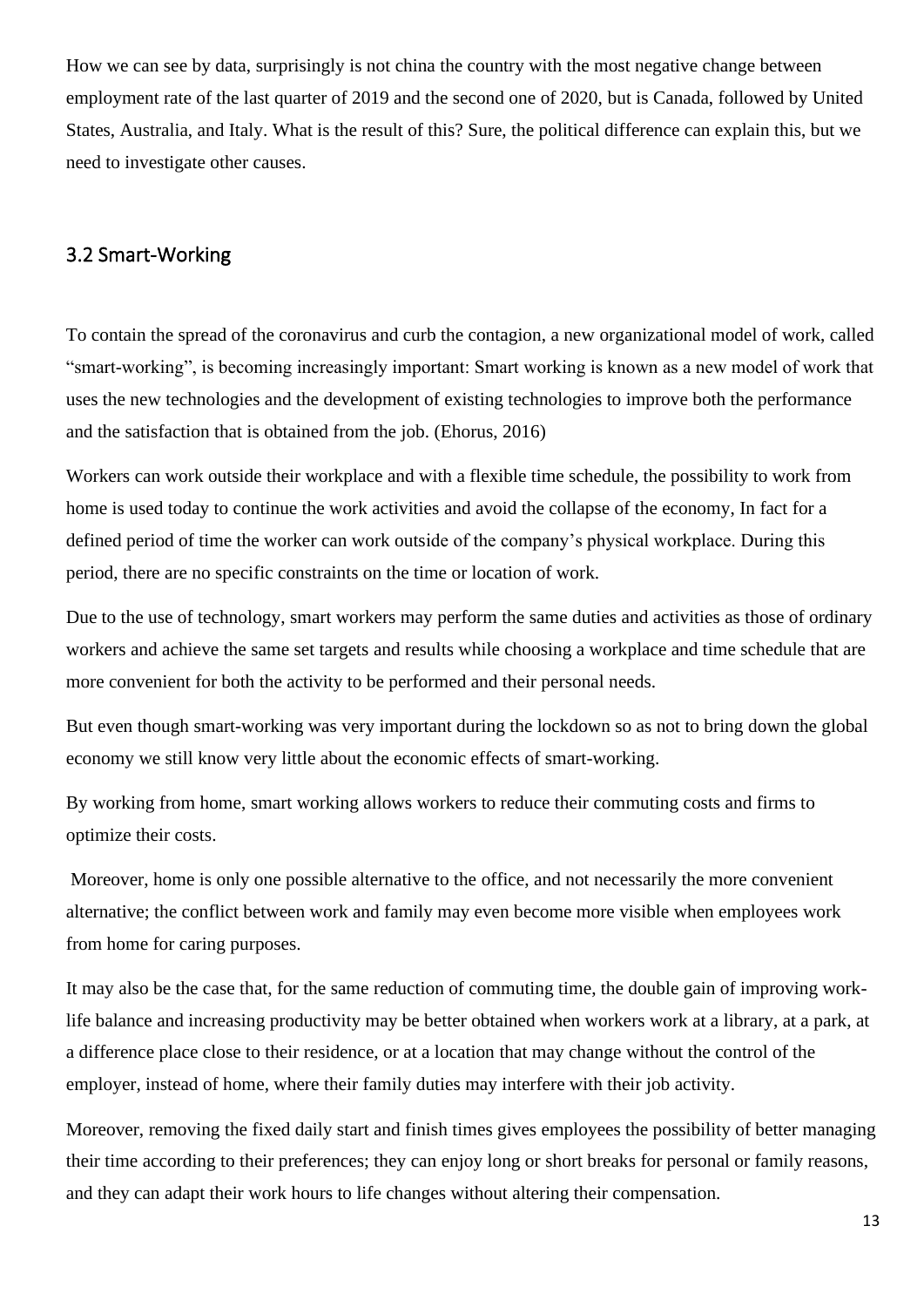This increases their satisfaction and work-life balance, which ultimately makes this arrangement desirable to workers.

In parallel, firms may optimize by rewarding these employees based on effective productivity rather than on the hours worked.

Firms may also gain from the retention of talent and the reduction of days of absence, thus increasing their competitiveness.

On the other hand, smart working raises concerns about the organizational process, the productivity of workers and their well-being.

Some of these concerns are shared with the telecommuting experience; for example, working outside the workplace may reduce the commitment of workers, who can then take advantage of the flexibility to take part in activities different from work.

Moreover, by reducing interactions between workers and between workers and supervisors, there is a risk of a reduction in productivity, particularly in jobs with high interactions.

Finally, blurring the boundaries between work and home may increase the hours of overtime, the levels of employee stress and worsen work-life balance.

Moreover, the lack of rigid daily start and finish times can amplify the reduction of worker commitment, reduce their regular activity. (Marta Angelici, 2020)

### <span id="page-13-0"></span>3.3 Effect of lockdown on service sectors

Lockdown policies by design affect different sectors differently: While some sectors are deemed essential and are permitted to remain open, non-essential sectors are closed, if their nature makes social distancing hard. Because of this, service sector is not being able to provide their proper service. (Abid Haleem, 2020)

All sectors will be affected, but the consequences of COVID-19 will not be equally distributed throughout the economy.

The problems are particularly bad in hospitality related sectors. Indeed, the global travel industry—from airlines to cruise companies, from casinos to hotels—is facing reductions of activity of more than 90%. Tourist destinations are deserted, trade fairs and cruises are being cancelled, hotels and casinos closing all operations….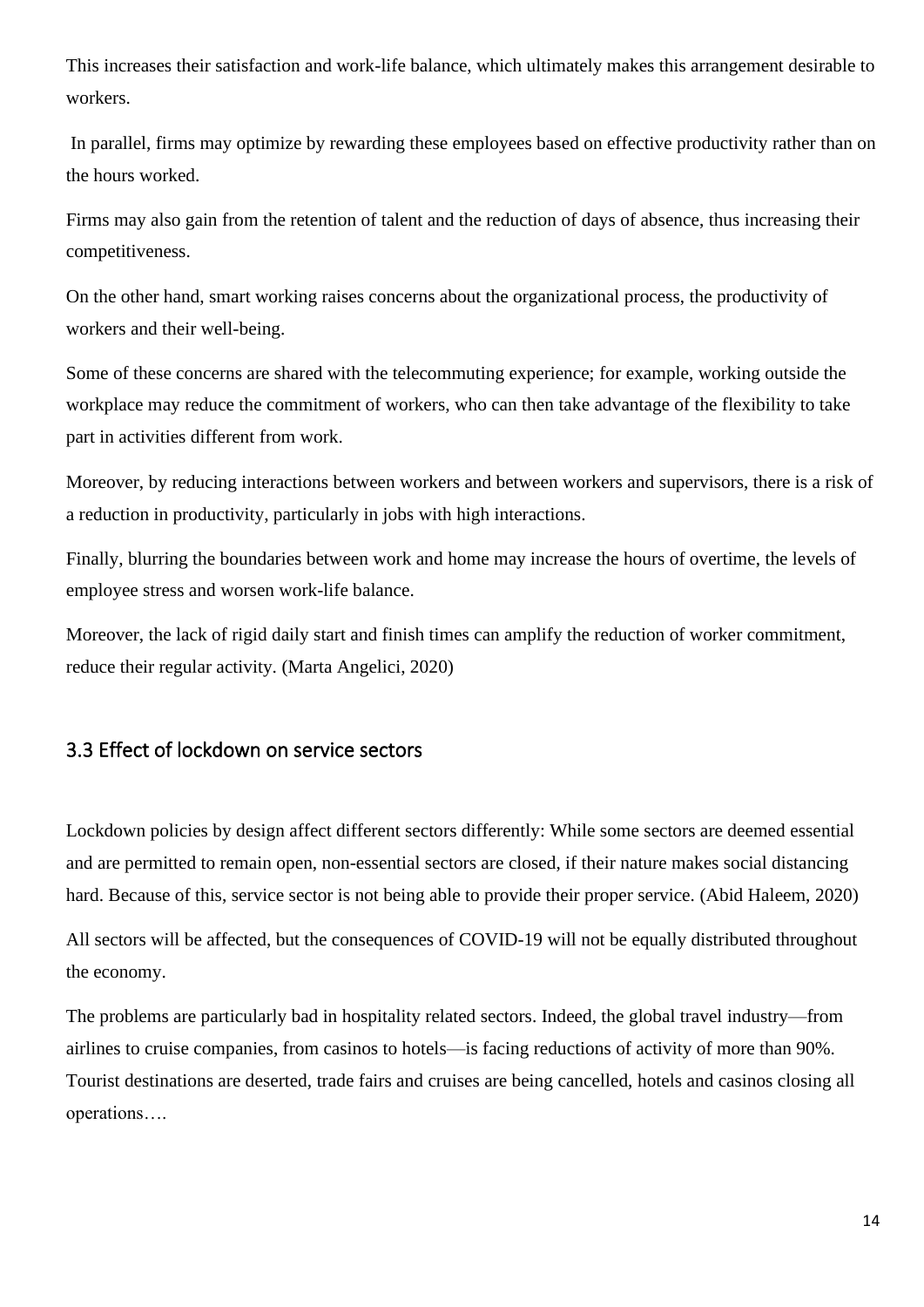Besides these, there are other businesses that rely on tourism and will suffer spill over effects. On top of travel restrictions and quarantines, companies are cancelling travel and meetings, and governments have closed borders. Additionally, it is well known that Chinese tourists are the world's biggest spenders.

It is easy to understand that touristic and transport sector are the most affected by the restrictions on travel between countries; restaurants, bars and disco are the most affected by the social distancing restrictions, the examples are many, but surprisingly there are sectors that have not been affected by the crisis, but have benefited from it.

Some examples are the financial, telecommunications and technology, insurance, and pharmaceutical sectors.

Notably, these three sectors are also the most likely to be embracing technology, trade, and other initiatives to drive growth.

Financial and insurance services, telecommunications and technology are among the most likely to say that technology will be an important tool to help restart business post-lockdown, and they would most benefit from a Government grant to invest further in technology.

They are also the most likely to be actively taking, or planning to take, measures to boost export revenues.

In contrast, less technologically advanced sectors like the creative industries, beauty and wellbeing and construction are less likely to make use of technology and pursue growth initiatives, with overall lower confidence scores. (Globalbankingandfinance, 2020)

Another thing to keep in mind is that despite globalization, much activity remains local.

Many of the services we use daily are not traded and remain locally sourced. Here too, there is a strong negative impact to the economy.

As people cancel appointments at the dentist, postpone their haircuts, do not go out for dinner, or wait to put their house on the market, this is a strong blow to service oriented economies.

Indeed, in service sectors, most of the lost output is never going to be recovered.

To better explain this concept let us do this example:

If a consumer wanted to buy a product before lockdown has the opportunity to buy it online or wait for better times, instead if a consumer needs a service like it could be going out to dinner or cutting his hair, he can't meet his need in any way during the lockdown period, and also when the lockdown is over he will not go every day to the restaurant or to cut his hair to compensate for the period when he has been without the service.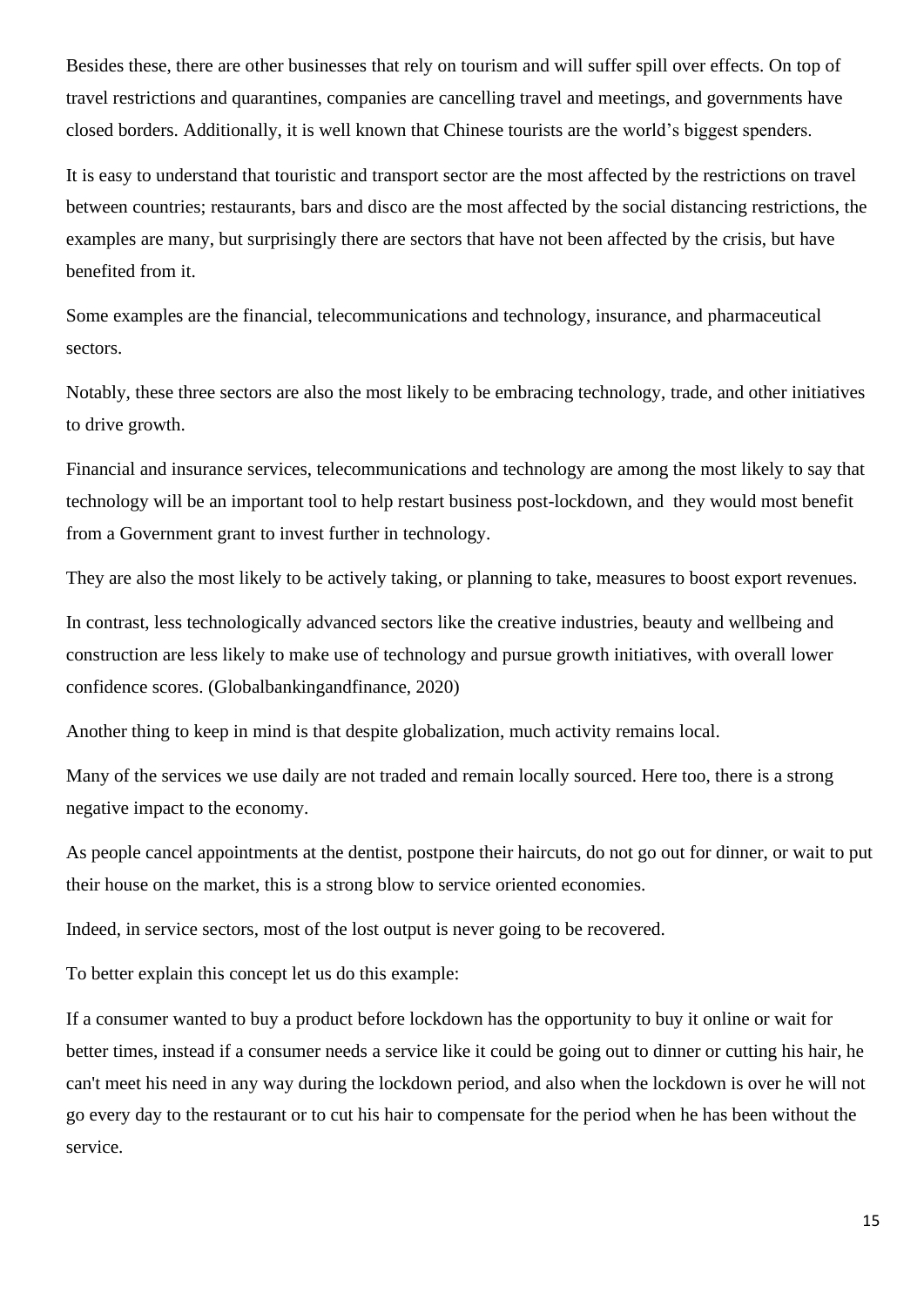To better understand the crisis exposure of the different sectors we represent their strength in the Cartesian reference system below: (Sage, 2020)



In y axis we have Resilience.

Resilience is defined as the ability to meet external challenges and was calculated based on this indicators: revenue drop sector could absorb, the impact the crisis was having on revenue, companies access to finance and their ability to repay it, and how well companies were coping with the challenges they are facing. (Sage, 2020)

In x axis we have Growth.

Growth is defined as the confidence in future growth and the steps that they are taking to achieve it, and was calculated based on indicators including overall confidence, projected future sales and revenue, and what positive actions are being taken or planned to grow their business. (Sage, 2020)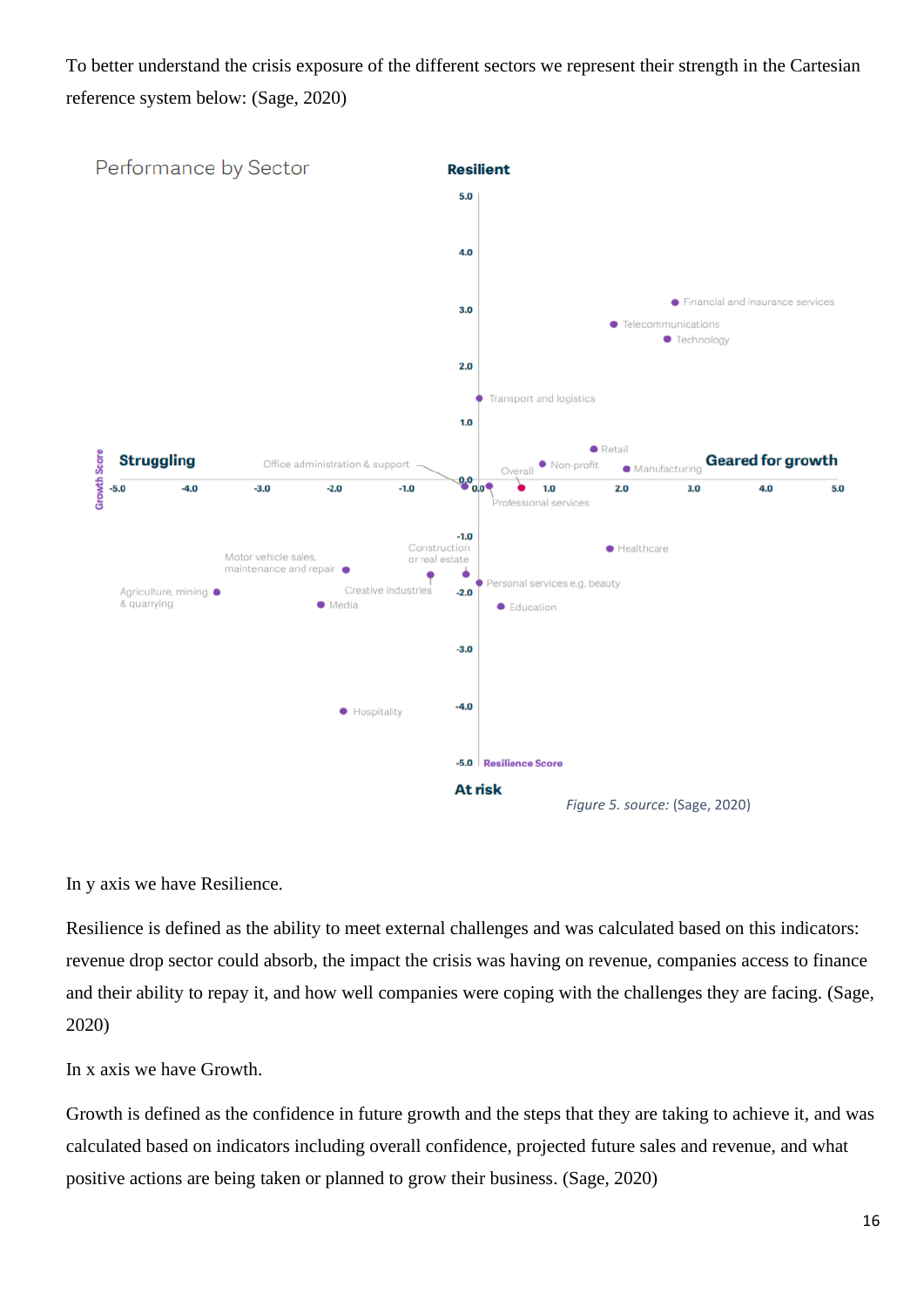### <span id="page-16-0"></span>3.4 Commodity price

As mentioned above the globalized economy caused kind of addicted between western companies and eastern low-cost production process. To demonstrate this, we can control which sectors are most affected and compare production levels between East and West. Another data that prove the level of production in addition to employment rate is commodity price.

Here are the graphs of commodity price trends in recent months: (International monetary fund, 2020))



Commodity Price Index - Monthly Price



## Crude Oil (petroleum), Price index - Monthly Price





# Commodity Agricultural Raw

Materials Index - Monthly Price



#### Gold - Monthly Price



## Commodity Metals Price Index - Monthly Price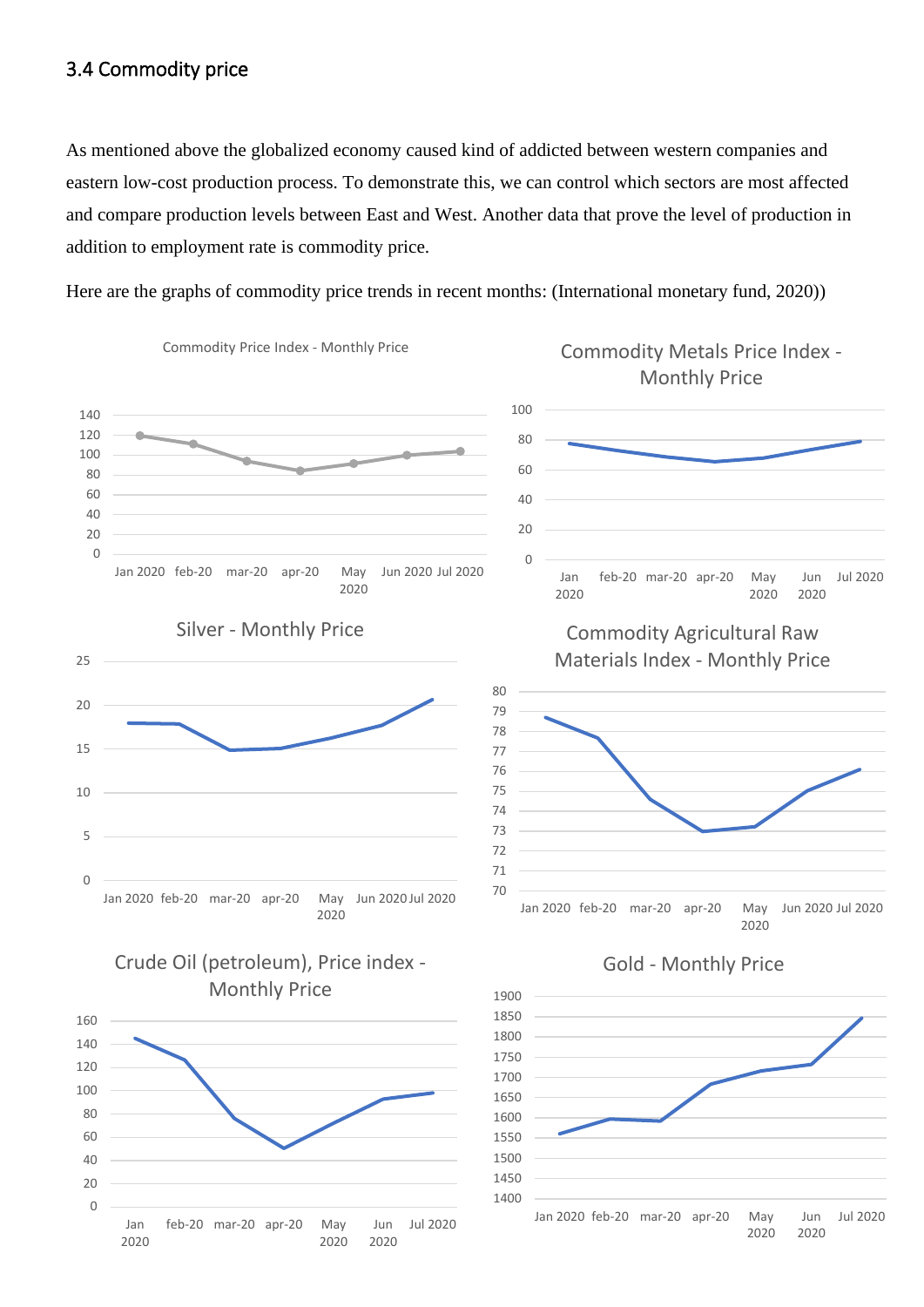

The resilience of the agricultural sector has been tested by the COVID-19 outbreak. A global crash in demand from hotels and restaurants has seen prices of agricultural commodities drop by 20% (Rediff realtime News,, 2020).

Markets have gone a step further by shutting down floor trading which has impacted the ability to exchange commodities. The Chicago Mercantile Exchange is a recent example (Crain's Chicago Business, 2020). 'Panic buying' is further complicating shortages beyond supermarket shelves. (Maria Nicolaa, 2020)

But as we can see the most affected sector is undoubtedly the energy sector, dragged down by the collapse in the oil price, meanwhile industrial sector(metals are the less volatile) seems for now react well to supply shock, but the demand shock consequence to the Keynesian supply shock could prove catastrophic in a longer period, as the industrial sector will be the most damaged by the 3 consequence of covid-19 world spread, described at the beginning of this chapter.

Another interesting data is the continue growth of the gold and silver (substitution of gold) that means poor fade of investors in a quick resumption of the global economy.

But Oil and gas activities are considered essential activities by governments and have been mostly exempt from the lockdown measures, nevertheless, the oil sector seems to be one of the hardest hits.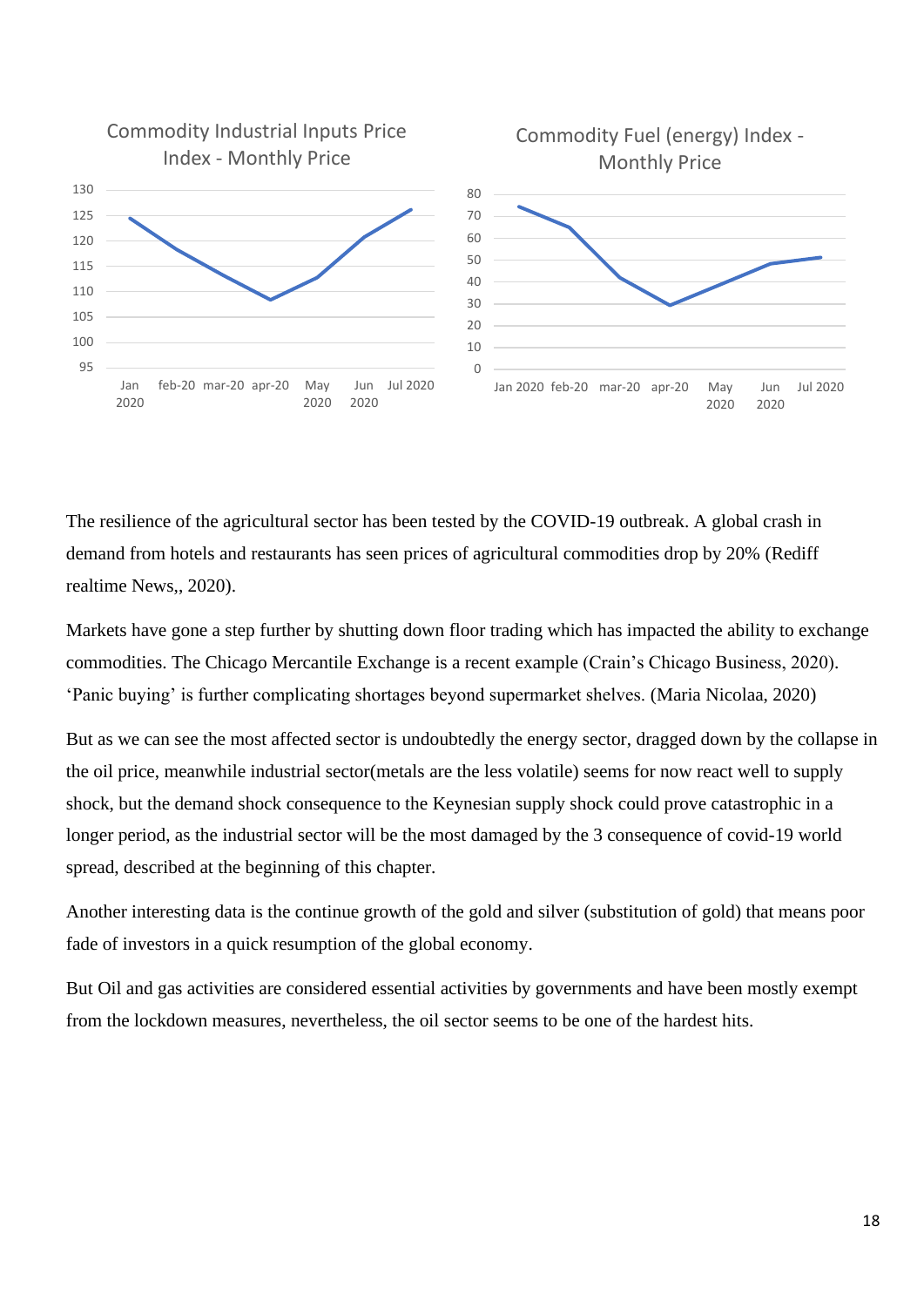# <span id="page-18-0"></span>OIL PRICE DROP

# <span id="page-18-1"></span>1.Causes of the big oil price drop

Tuesday 21/04/2020 something that never happened in the story occurred: futures on West Texas Intermediate fell by more than 100%, and then even touch the negative quote of -37 dollars per barrel. "Less than zero" was the title used by the Wall Street Journal.

The explain of this strange phenomenon of negative price is in the storage costs, in fact Brent oil price (benchmark for global oil prices) fell by "only" 8%, that's because Brent is priced on an island in the North Sea roughly 500 meters from the water, where tanker storage is accessible. In contrast, WTI is landlocked and 500 miles from water and this obviously increase the costs. (Forbes, 2020)

Is documented a negative and significant impact of the coronavirus crisis, but relatively small as compared to the effect of financial volatility and economic policy uncertainty on oil prices.

The COVID-19 impact on oil prices seems to be rather indirect, affecting first the financial markets volatility (Albulescu, 2020).

Even if the figures reported outside China seem to have, for the moment, no significant effect on oil prices in the long run, the exponential increase of new infection cases risks to block the world economy and to freeze oil prices at a low level for a long period.

The amplitude of the economic contraction will be correlated with the coronavirus persistence.

### <span id="page-18-2"></span>1.1 Covid-19

As in any other sector, oil must deal with the workforce shortages as employees are infected by the coronavirus and the practical difficulties in many cases of respect the social distancing.

Companies should, therefore, be prepared to operate with fewer employees to continue operations, with disruptions expected for the maintenance, inspection, repair and replacement of equipment and drilling activities.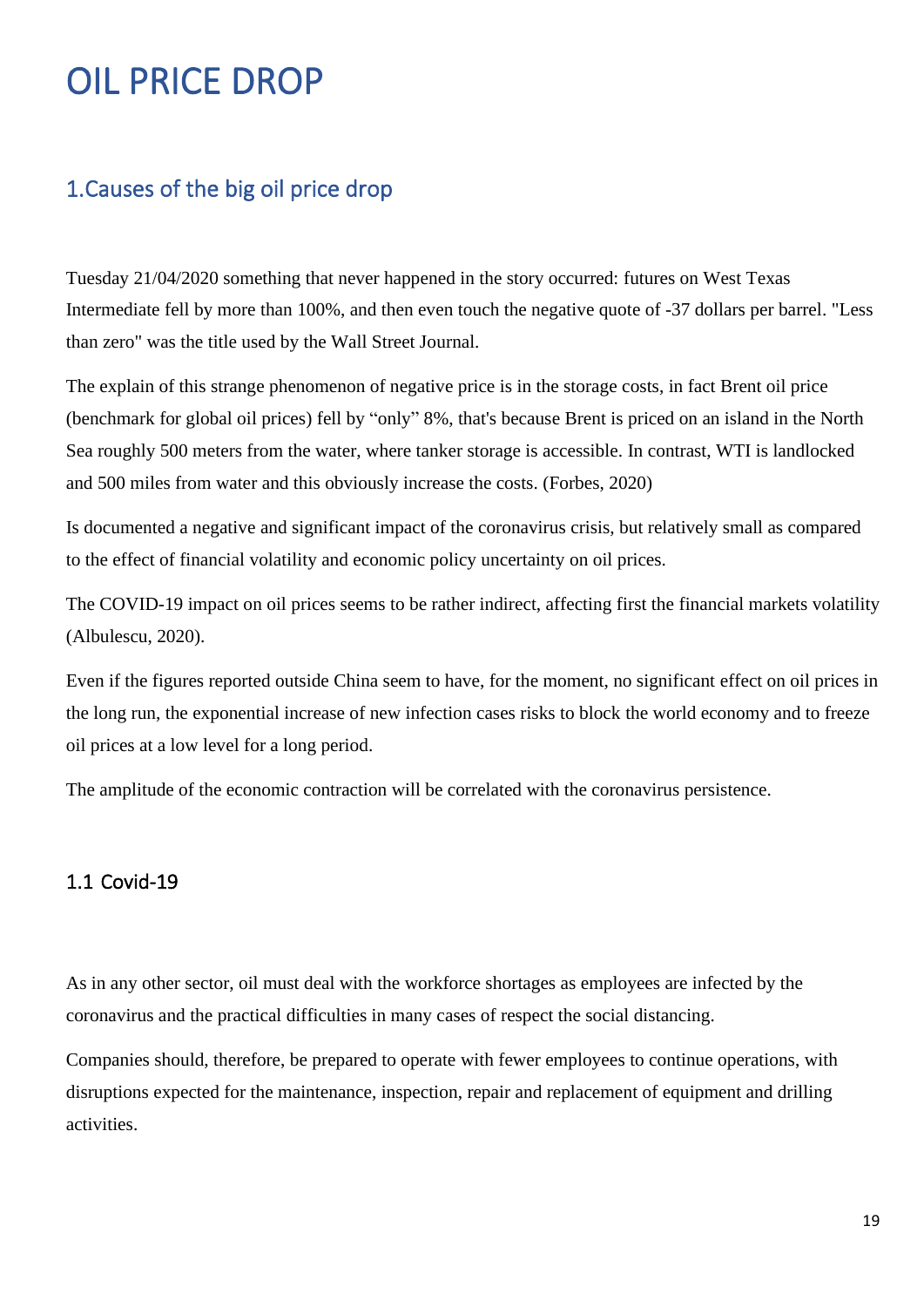Oil companies also must consider the prospect of sealing off wells as a result of the reduced number of personnel on drilling rigs falling below the level required by health and safety regulations and the reasonable and prudent operator standard.

As regards supply chain disruption, thought beyond the initial supplier in the supply chain will be required to identify who has supply chain risk, as disruption among second-tier and third-tier suppliers could ultimately affect both service companies and operators. Another cause of the crisis is the production freeze which also causes a collapse in energy demand in all major global economies.

But all these causes cannot explain this collapse in the price of oil, we must investigate other causes as well.

#### <span id="page-19-0"></span>1.2 Oil overproduction

As we have seen oil is undoubtedly the raw material that more than the others seem to be suffering from the crisis, but are we sure that covid-19 is the only cause of this big drop?

If we delve into the issue, we find that even before the spread of the epidemic the oil industry showed signs of subsidence, in fact already before in the market there was a "price war".

That's because Saudi Arabia (the world's top exporter and the second world producer) and Russia (the third world producer) no longer respects the agreements (after 2016 oil price drop) to cut supply of 2.1 million barrels per day.

The reason of that it's the will of the Russian president Vladimir Putin to not accept the Saudi Arabia's proposal to further cut production of 1.5 million barrels per day, and the reason it's simple: another cut will ceding too much ground to American oil producers(the first world oil producer).

In response to this Saudi Arabia decided to fight for greater market share by slashing the prices its preferred customers pay by between \$4-\$7 a barrel.

The kingdom is also reportedly planning to lift production to over 10 million barrels a day.

In this scenario the coronavirus has [undermined energy demand](http://edition.cnn.com/2020/03/04/business/oil-prices-opec/index.html) worldwide, but especially in China, which is now the number one importer of crude oil, guzzling roughly 10 million barrels a day.

Another crucial point is the sharp contraction of the travel market both of good and people, the new health rules to limit the spread of the virus, are causing a free fall in fuel and energy demand.

We therefore have the disastrous situation of an increase in production and a simultaneous decrease in demand.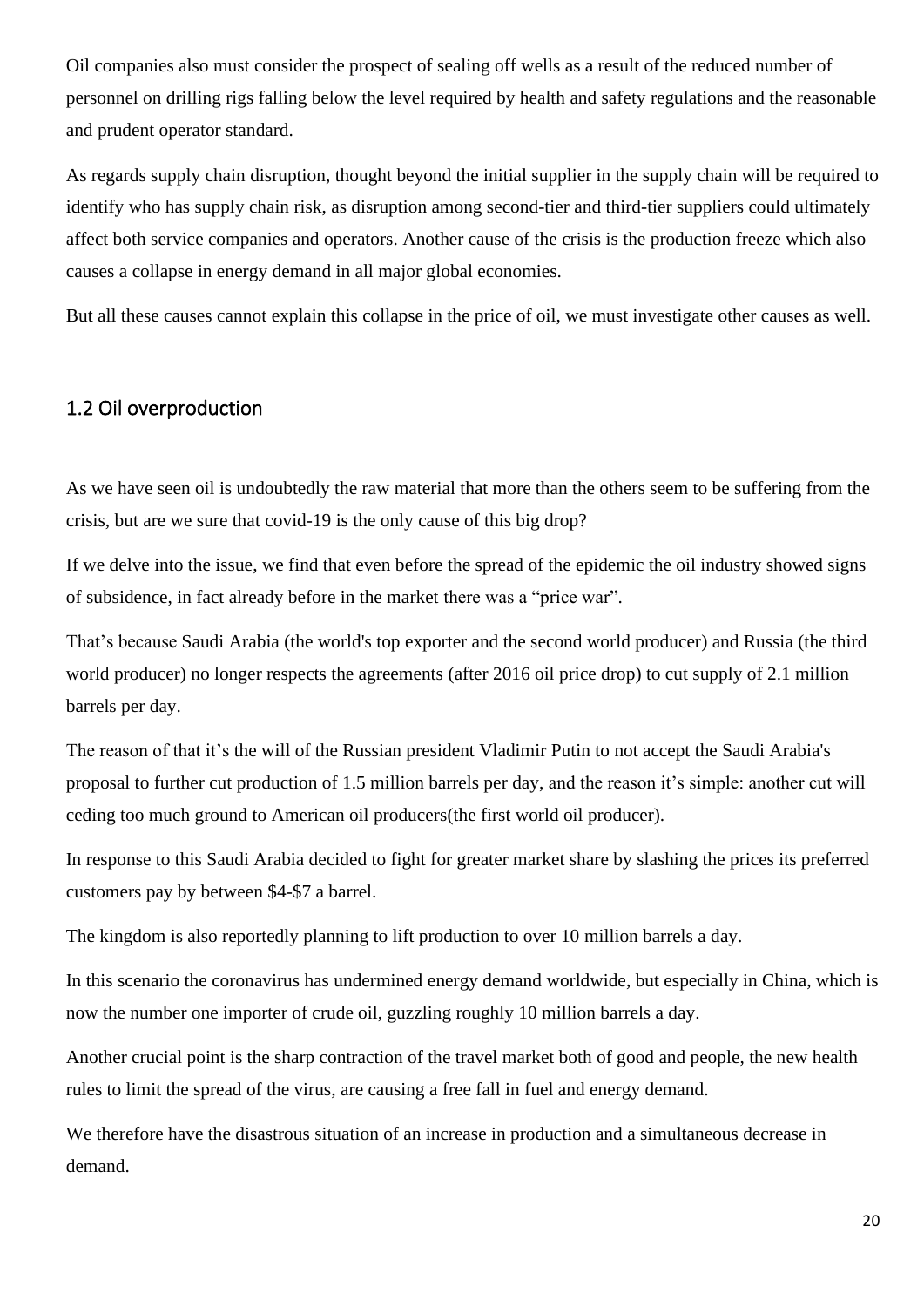The most Damaged countries for this situation are all the Oil dependent states, first of all United States, in fact meanwhile Saudi Arabia have a low cost of production, and Russia lot of other natural energetic resource, United States oil companies will heavy suffer this low prices. (Defterios, 2020)

# <span id="page-20-0"></span>2. Consequence of the oil price drop

Today the worth of the oil industry is US\$ 1.7 trillion.

It' intuitive to understand the importance of this sector for the global economy, oil is the most economically important commodity in the world, so an oil price drop is a very strong signal about the performance of the global economy.

That's a very unusual situation: there is a worldwide collapse of demand consequently to the supply shock, and it means a drop not only in oil but for all sectors, for example in the service sector, empty restaurant, empty hotels, empty airplanes.

The whole world is in a global deflationary force.

#### <span id="page-20-1"></span>2.1 Effects on the energy sector

What will be the effects of this crisis on the energy sector? Will it be a further boost for renewable energy sources, or will oil continue to dominate this sector?

For many years now, there is a strong pressure to achieve a higher degree of security for energy supply. Concerns over energy security and global climate change enhance the expansion and search for alternative energy technologies, technology innovation in this sector provides a win-win solution to mitigate these issues and alternative (clean) energies, such as wind, solar, geothermal, ocean, or biomass, bring more market certainty and a healthier climate than crude oil does.

Intuitively we can think that a collapse in the price of oil may increase the will to produce energy from renewable sources, but the opposite phenomenon happens.

In fact rises in the prices of fossil fuels originate incentives to innovate in the generation of electricity from renewable energy sources (Urpelainen, 2012), if fossil fuels and alternative energies are considered substitutes in the technology portfolio of companies, facing a rise in the prices of fossil fuels, the innovation in fossil fuel technologies will decrease, while the innovation in alternative energies is expected to rise and the opposite happens if the price of oil goes down.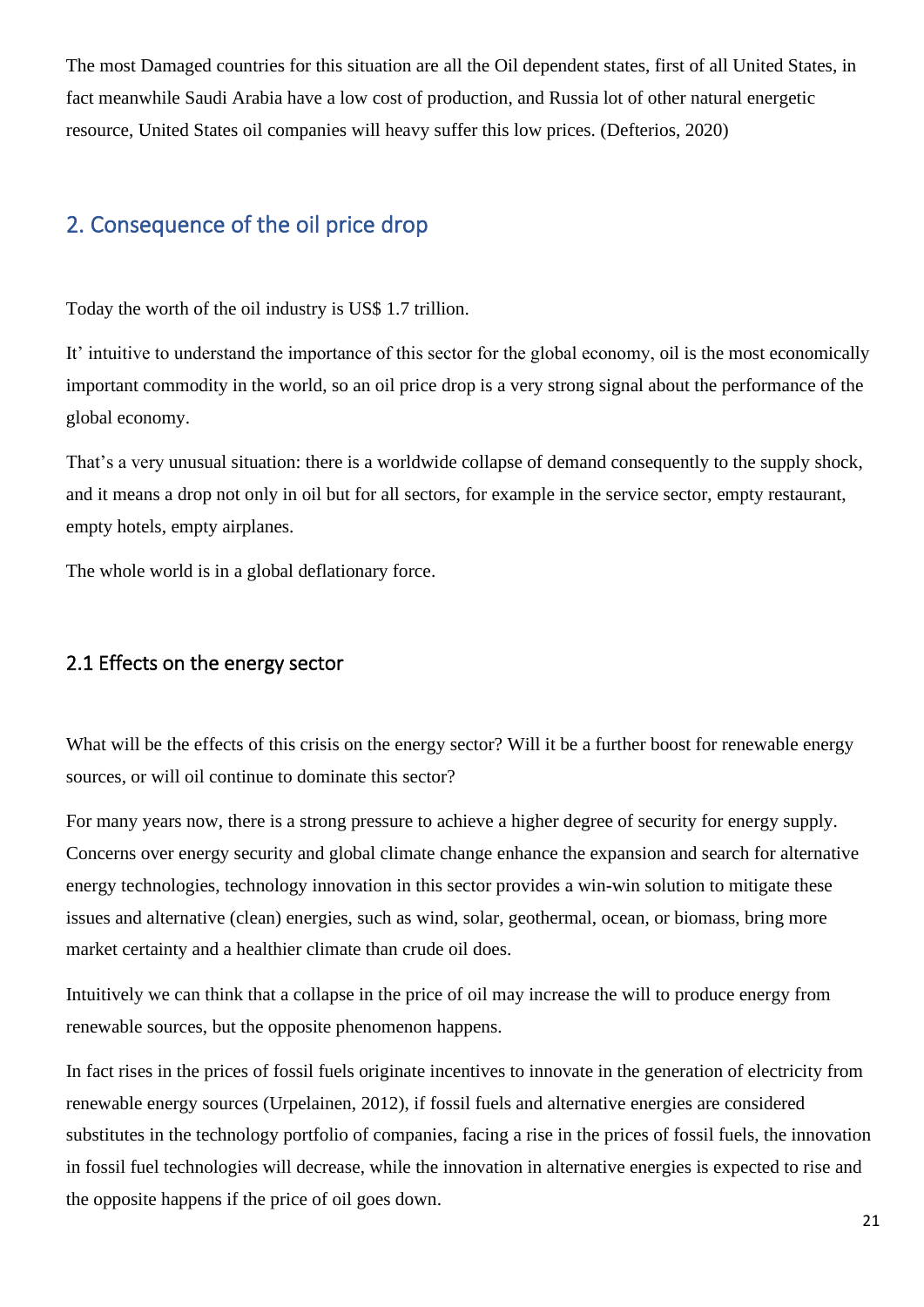The prospects of growth and long-term sustainability of the renewable and alternative sectors cannot be isolated from the fossil fuel sector.

From an environmental perspective, oil producing countries benefit from global emissions reductions, but are also damaged, to different degrees, by demand drops, as oil prices impact world oil production and real activity of industrial commodities (Catalão-Lopes, 2015) also forcing oil companies to adopt hedging strategies to protect themselves from prices' volatility.

A correlation between global economic uncertainty and world crude oil market integration exists.

The positive reaction of innovation in alternative energy sources to oil price rises has thus been demonstrated in several studies.

Now the question is whether innovation in alternative energy sources decreases in the face of declining oil prices, and whether the two responses are symmetric.

Are countries really committed to invest and develop alternative sources of energy as a substitute for fossil fuels, namely oil? Is a long-run sustainability transition taking place or are countries just encouraging innovation in alternative energies in a short-run approach when it is needed given the conditions of fossil fuel markets? (Ines carrilho nunes, 2016)

#### <span id="page-21-0"></span>2.2 Relation between oil price and stock markets

Oil prices play an important role in stock market performance of oil-importing economies.

A decline in oil prices reduces the cost of production and increases economic growth (KumarNarayan, 2014).

The effect of this is a rise in stock prices due to higher future earnings and dividends (Filis, 2010; Jones &

Kaul, 1996; Sadorsky, 1999).

However, with this new oil price fall, also global stock markets fall. So, is true this inverse proportion between oil price and stock markets?

The COVID-19 pandemic and the consequent economic lockdowns globally have disrupted the global supply chains and reduced aggregate demand (Vidya, 2020), the need to revisit this hypothesis is imperative considering the on-going COVID-19 pandemic.

The existing literature on the relation between oil price and stock market is huge.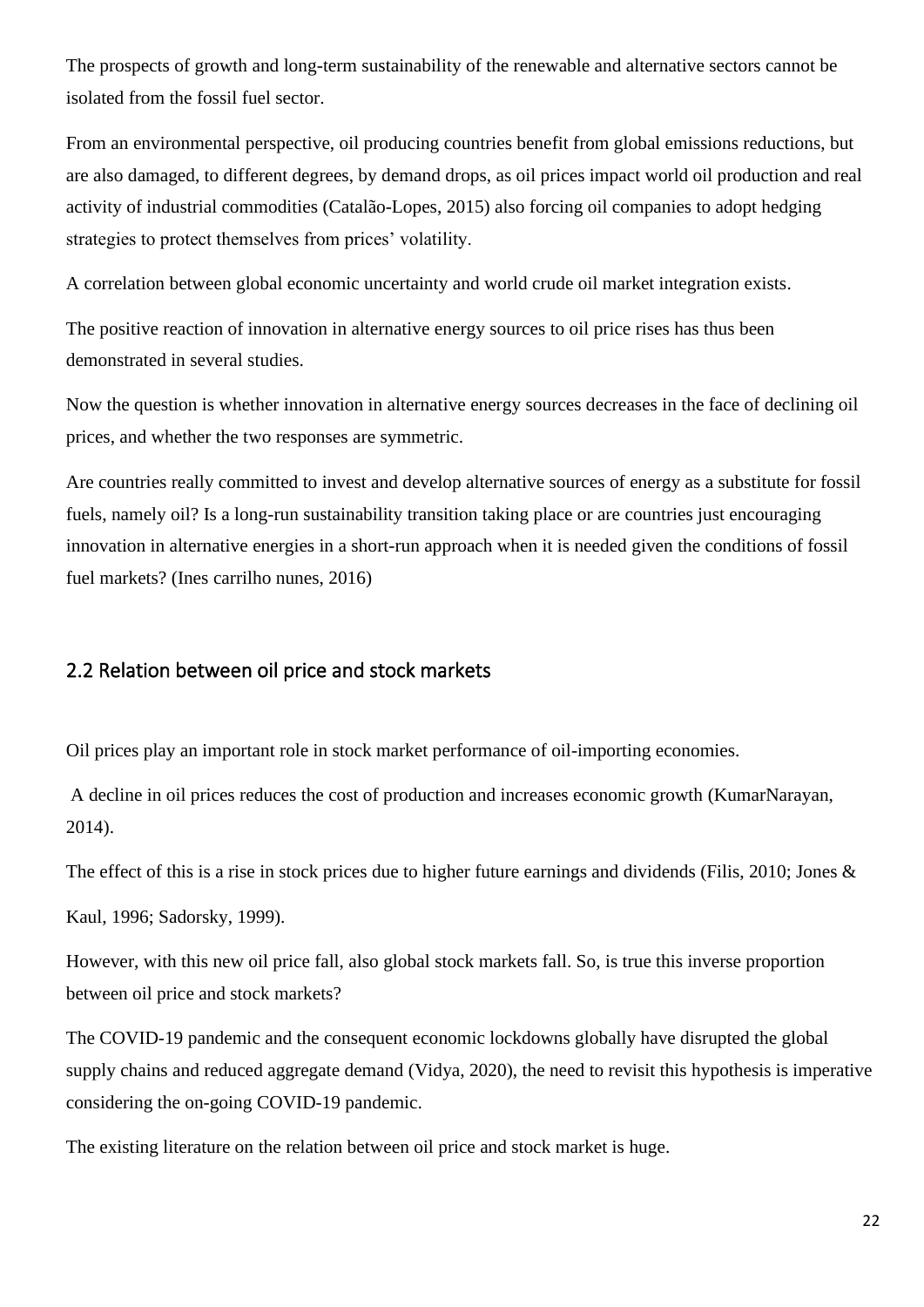There is a consensus in this literature that a rise in oil prices increases stock prices in oil-exporting economies mainly due to higher revenues from oil exports. (Kilian, 2009).

Based on the work done by K.P. Prabheesh, Rakesh Padhan and Bhavesh Garg on the relation between oil price drops and stock markets in Asian importing oil countries, it has been empirically proven that: there is a positive relationship between oil price returns and stock price returns in all countries and the strength of the relationship increased significantly during the initial months of the COVID-19 pandemic. (Prabheesh, 2020)

#### <span id="page-22-0"></span>2.3 Deflation risk?

Deflation is a general decline in prices for goods and services, typically associated with a contraction in the supply of money and credit in the economy.

During deflation, the purchasing power of currency rises over time. (CHAPPELOW, 2020)

So, is global economy in deflation?

The majority economist opinion says yes, because unemployment will be high and demand will be weak, while the supply chain is resilient and will storm back offering plenty of goods to tempt weak demand.

The new money pumped by central banks will allow companies the time to quickly pick up the slack in supply and buy time for companies to rebuild their business and the economy, but demand issues will lag supply capacity, driving prices down.

Companies propped up by cheap money will not only be able to survive but will also be able to trade for a time at a loss, which will let them cut prices.

But Milton Friedman said: "Inflation is always and everywhere a monetary phenomenon in the sense that it is and can be produced only by a more rapid increase in the quantity of money than in output… A steady rate of monetary growth at a moderate level can provide a framework under which a country can have little inflation and much growth." So, if Friedman is right the crucial point is the increase in the quantity of money than the respectively increase in output: if money increasing is faster than output, we will have inflation, contrary we will have deflation.

Inflation/deflation is not accidental, it is policy, inflation and deflation are the result of political necessities created by events. Nobody knows with certainty how the world economy will respond to this crisis; the situation changes day by day and uncertainty seems to dominate this period.

In my opinion I think that a deflation it is the worst possible scenario in the future, and central banks should do anything to avoid it.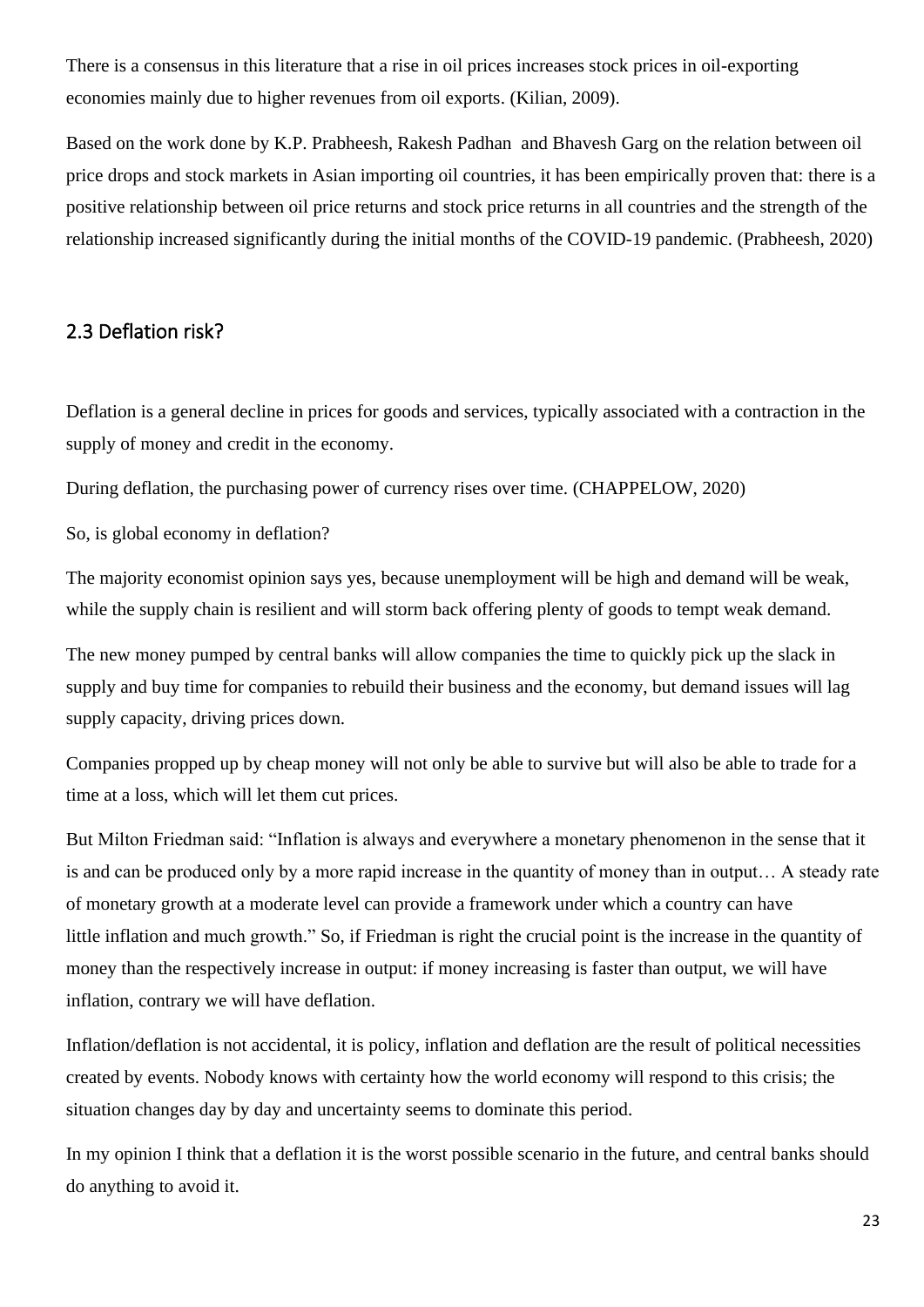# <span id="page-23-0"></span>POLICY RESPONSES TO COVID-19

We have so far seen all the consequences of the pandemic and the resulting new rules of social distancing on trade and in general on the major global economies, but what are the responses of these countries to combat the crisis?

This chapter summarizes the key economic responses governments are taking to limit the human and economic impact of the COVID-19 pandemic, and concerns the major global economies, which are also the most affected by the crisis: China, United States and Euro Area country.

(Last updated on September 11, 2020)

## <span id="page-23-1"></span>1.EUROPEAN UNION

COVID-19 has spread across the European Union (EU) with a severe impact: real GDP contracted in the second quarter of 2020 14.4 percent in the EU. (tradingeconomics, 2020)

Most European countries have taken rigid containment measures like lockdowns and travel restrictions, school closures and bans on large gatherings for an extended period.

On May 20, the European Commission proposed country-specific recommendations providing economic policy guidance to all EU Member States, with a focus on the most urgent challenges brought about by the pandemic and on relaunching sustainable growth. (Commission, 2020)

The most important goals are to reduce and stabilize the contagion and sufficient health system capacity, so that national borders can be reopened without constrictions.

The European Council agreed on the Next Generation EU (NGEU) recovery fund on July 21. It will provide €750 billion in total, financed by borrowing at the EU level. The funds are split between grants (€390 billion) and loans (€360 billion) which will be channelled through a special Recovery and Resilience Facility (RRF).

High-debt countries hit hard by the pandemic (e.g., Italy, Spain) and Eastern European countries will be the biggest net beneficiaries from the RRF. Overall, 30 percent of the NGEU and the 2021-27 EU budget will be targeted towards climate change related spending.

The European Stability Mechanism (ESM) is another important tool in the hands of the states in fact grants up to  $\epsilon$ 240 billion in total, to finance health related spending, providing  $\epsilon$ 25 billion in government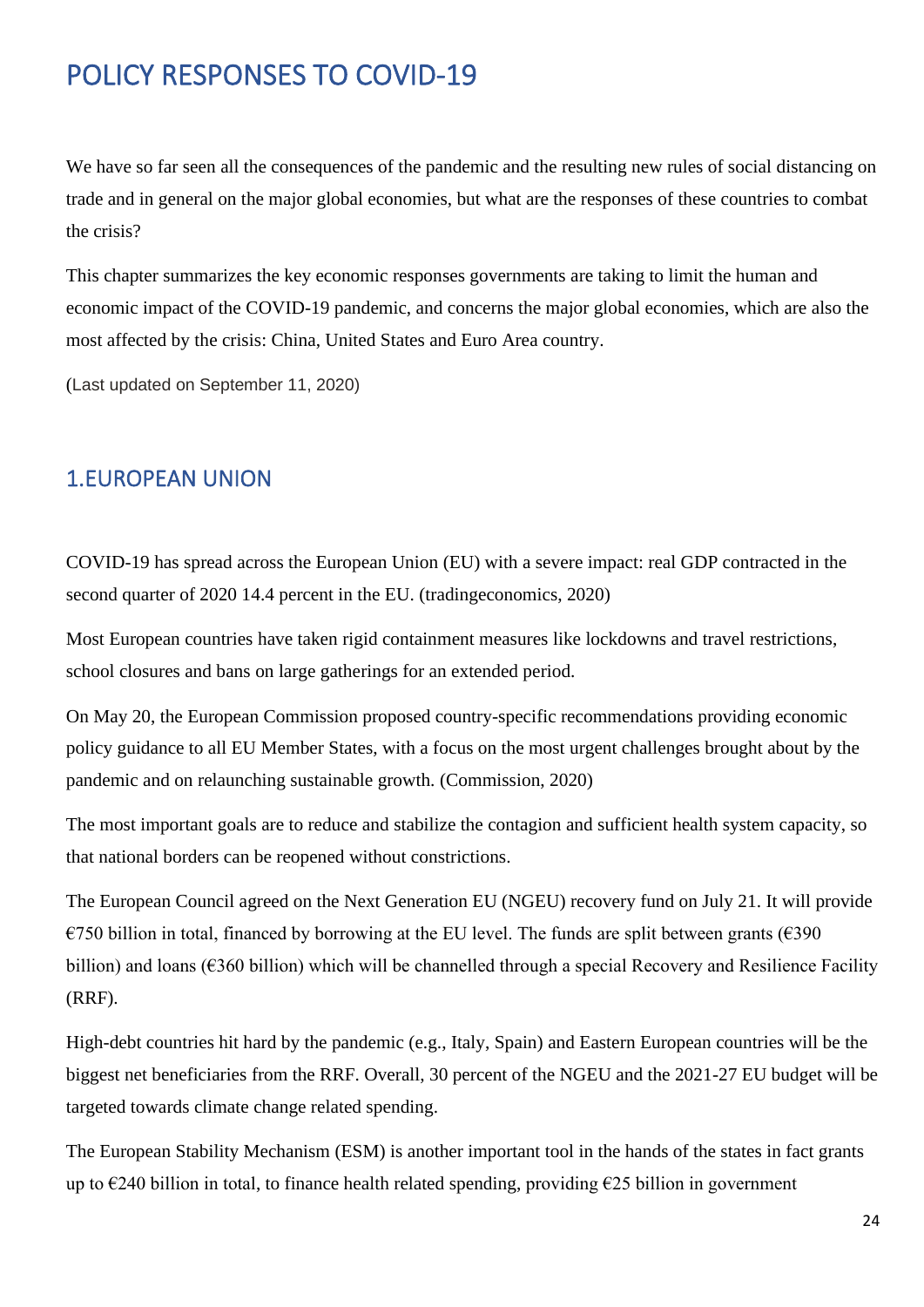guarantees to the European Investment Bank (EIB) to support up to  $\epsilon$ 200 billion to finance to companies, with a focus on SME, creating a temporary loan-based instrument (SURE) of up to  $\epsilon$ 100 billion to protect workers and jobs, supported by guarantees from EU Member States.

The European Commission also suspends the fiscal adjustment requirements for countries that are not at their medium-term objective and allows them to run deficits more than 3 percent of GDP.

The ECB decided to provide monetary policy support through additional asset purchases of  $\epsilon$ 120 billion until end-2020, fixed rate temporary liquidity facility at the deposit facility rate and more favourable terms on existing targeted longer-term refinancing operations, with interest rates that can go as low as 50 bp below the average deposit facility rate.

In March, the ECB introduced an additional  $\epsilon$ 750 billion asset purchase program of private and public sector securities (Pandemic Emergency Purchase Program, PEPP), initially through end-2020. On June 4, the weaker inflation outlook in the ECB's June projections prompted the Governing Council to expand the size of the PEPP by  $\epsilon$ 600 billion to  $\epsilon$ 1.35 trillion.

The duration of the program has been extended to at least June 2021, and the ECB will reinvest maturing securities until at least the end of 2022.

More recently, ECB Banking Supervision extended its [recommendation on dividend distributions and share](https://www.bankingsupervision.europa.eu/press/pr/date/2020/html/ssm.pr200728_1~42a74a0b86.en.html)  [buy-backs](https://www.bankingsupervision.europa.eu/press/pr/date/2020/html/ssm.pr200728_1~42a74a0b86.en.html) until January 2021, asked banks to be moderate with regard to variable remuneration. The ECB Banking Supervision also [provided some temporary capital relief for market risk](https://www.bankingsupervision.europa.eu/press/pr/date/2020/html/ssm.pr200416~ecf270bca8.en.html) by adjusting the prudential floor to banks' current minimum capital requirement. (ECB, 2020)

The latest measure that the European Commission proposed on July 24 a Capital Markets Recovery Package with targeted adjustments to capital market rules, which aim to encourage greater investments in the economy, allow for the rapid recapitalization of companies, and increase banks' capacity to finance the recovery. (International monetary fund, 2020)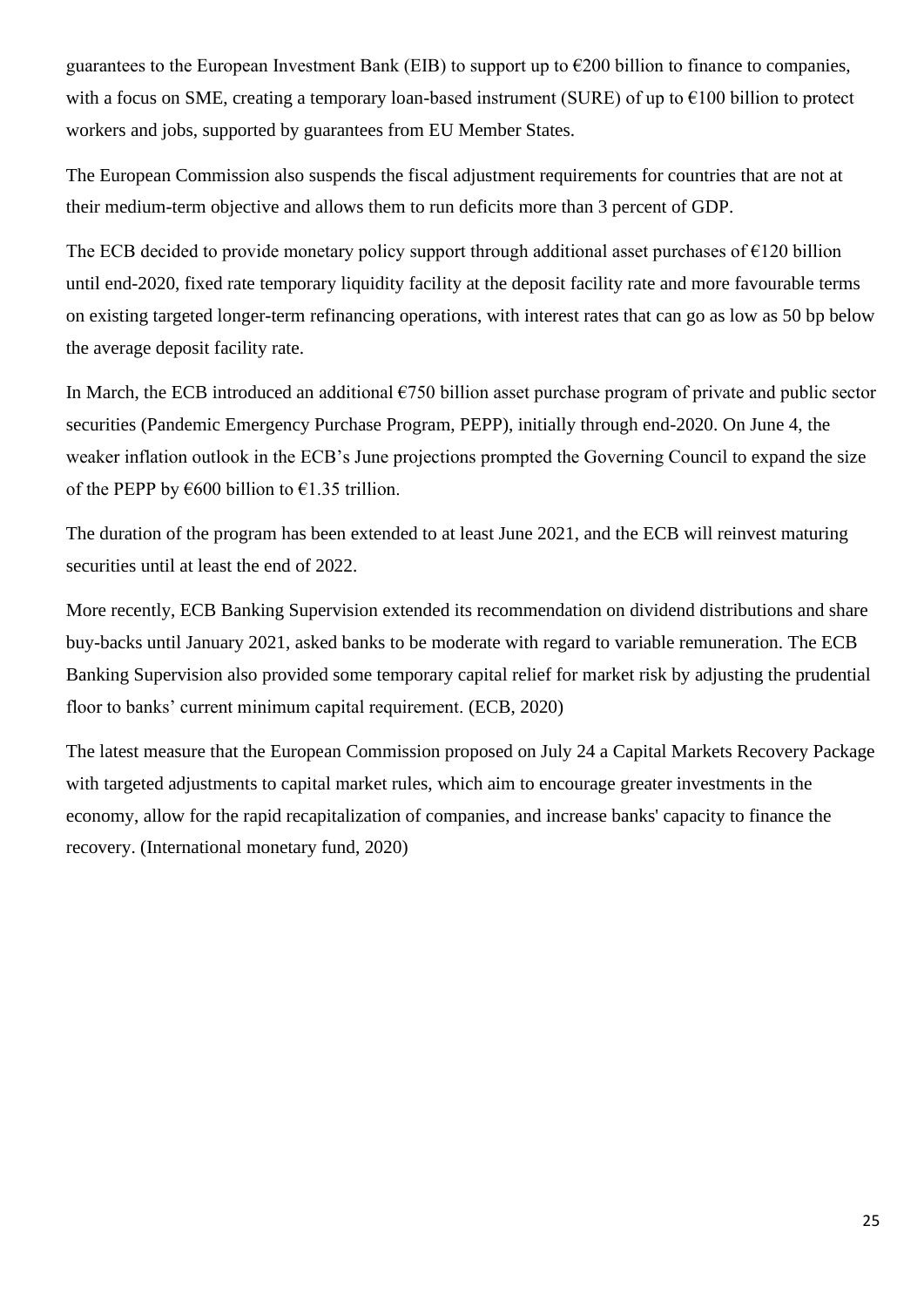# <span id="page-25-0"></span>2.CHINA

On early January 2020, the Chinese city of Wuhan is the first in which the virus spreads. The government imposed strict containment measures, including the lockdown of Hubei province, large-scale mobility restrictions at the national level, social distancing, quarantine period for returning migrant workers. Reflecting these containment measures, the economy contracted by 6.8 percent in Q1. (Santevecchi, 2020)

With the reduce of contagion the government has gradually removed mobility and activity restrictions, prioritizing essential sectors, specific industries, regions, and population groups based on ongoing risk assessments.

Most businesses and schools have reopened nationwide, but social distancing rules remain in place at the micro level and foreign entry remains restricted to contain imported cases.

With normalizing economic activity, real GDP growth rebounded by 3.2 percent in Q2.

An estimated total of 4.6 trillion of ¥ in fiscal measures have been announced.

Key measures include:

-Increased spending on epidemic prevention and control

- Production of medical equipment
- Accelerated disbursement of unemployment insurance and extension to migrant workers
- Tax relief and waived social security contributions
- Public investment

The Central bank provided monetary policy support and acted to safeguard financial market stability.

Key measures include: A liquidity injection into the banking system via open market operations (reverse repos and medium-term lending facilities), support manufacturers of medical supplies and daily necessities, micro-, small- and medium-sized firms and the agricultural sector.

The government has also taken multiple steps to limit tightening in financial conditions, including measured forbearance to provide financial relief to affected households, corporates, and regions facing repayment difficulties. The exchange rate has been allowed to adjust flexibly. Restrictions on the investment quota of foreign institutional investors were removed. (International monetary fund, 2020)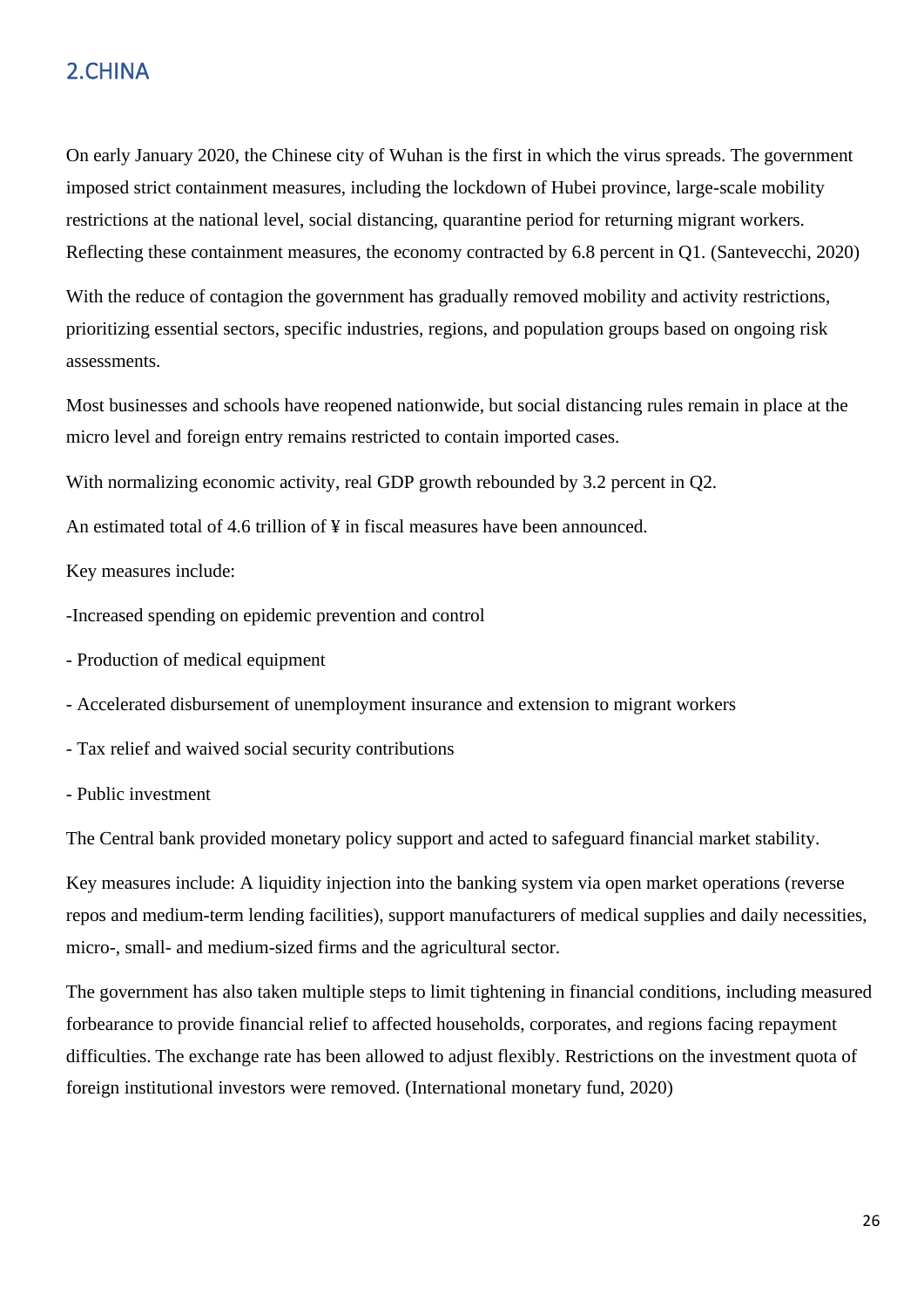## <span id="page-26-0"></span>3. UNITED STATES

Reflecting the impact of the containment measures, the U.S. economy contracted at an annualized rate of 31.7 percent in the second quarter and the unemployment rate stayed at 8.4 percent in August.

Strong connectedness at low frequencies display that COVID-19 is expected to have a long-term negative effect on the geopolitical risk levels and economic uncertainty. (Arshian Sharif, 2020)

The oil slump had the strongest impact on the US stock markets, the COVID-19 pandemic is causing

outcome disruption, an exceptional increase in the US economic policy uncertainty and unprecedented response of the stock market.

Due to heterogenous developments of the Covid-19 outbreak across states, progress on reopening the economy are varying across the country.

As of late August, meaningful restrictions were still in place in close to 20 states, where personal care services, indoor entertainment, restaurants, and bars are either closed or partially open, and only small group gatherings are permitted. And some minor restrictions remain in almost all other states.

President Trump issued executive orders, these included: (TRUMP, 2020)

-using \$44 billion from the disaster Relief Fund to provide extra unemployment benefits

-continuing student loan payment relief

-deferring collections of employee social security payroll taxes

-identifying options to help renters and homeowners avoid evictions and foreclosures.

An estimated US\$2.3 trillion (around 11% of GDP) Coronavirus Aid, Relief and Economy Security Act ("CARES Act").

The Act includes: (McConnell, 2020)

1)US\$293 billion to provide one-time tax rebates to individuals.

2)US\$268 billion to expand unemployment benefits; US\$25 billion to provide a food safety net for the most vulnerable.

3)US\$510 billion to prevent corporate bankruptcy by providing loans, guarantees, and backstopping Federal Reserve.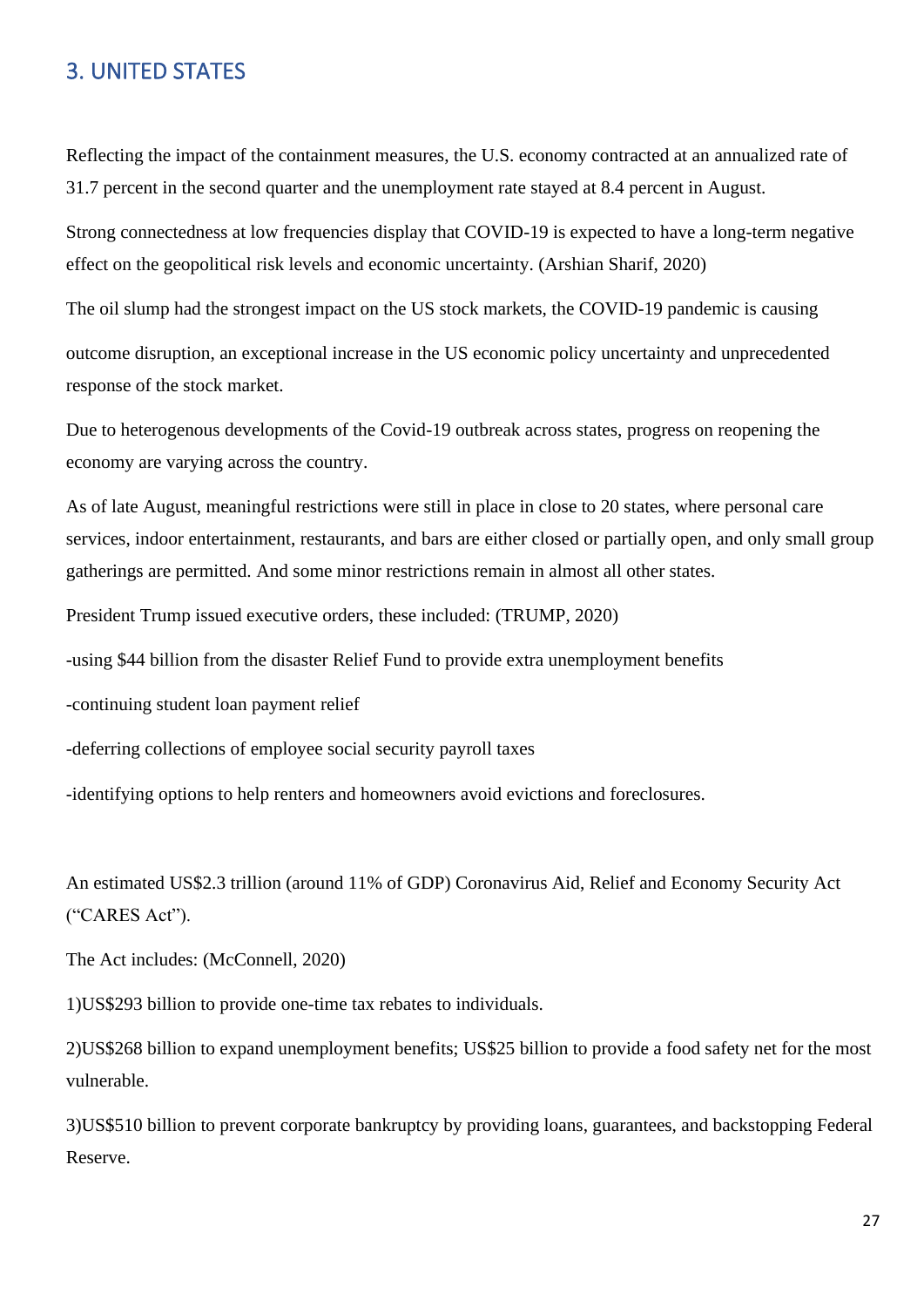4)US\$349 billion in forgivable Small Business Administration loans and guarantees to help small businesses that retain workers.

5)US\$100 billion for hospitals,

6)US\$150 billion in transfers to state and local governments

7)US\$49.9 billion for international assistance.

Federal funds rate was lowered by 150bp in March to 0-0.25bp. Purchase of Treasury and agency securities in the amount as needed.

Lowered cost of discount window lending.

Reduced existing cost of swap lines with major central banks and extended the maturity of FX operations; broadened U.S. dollar swap lines to more central banks; offered temporary repo facility for foreign and international monetary authorities. (International monetary fund, 2020)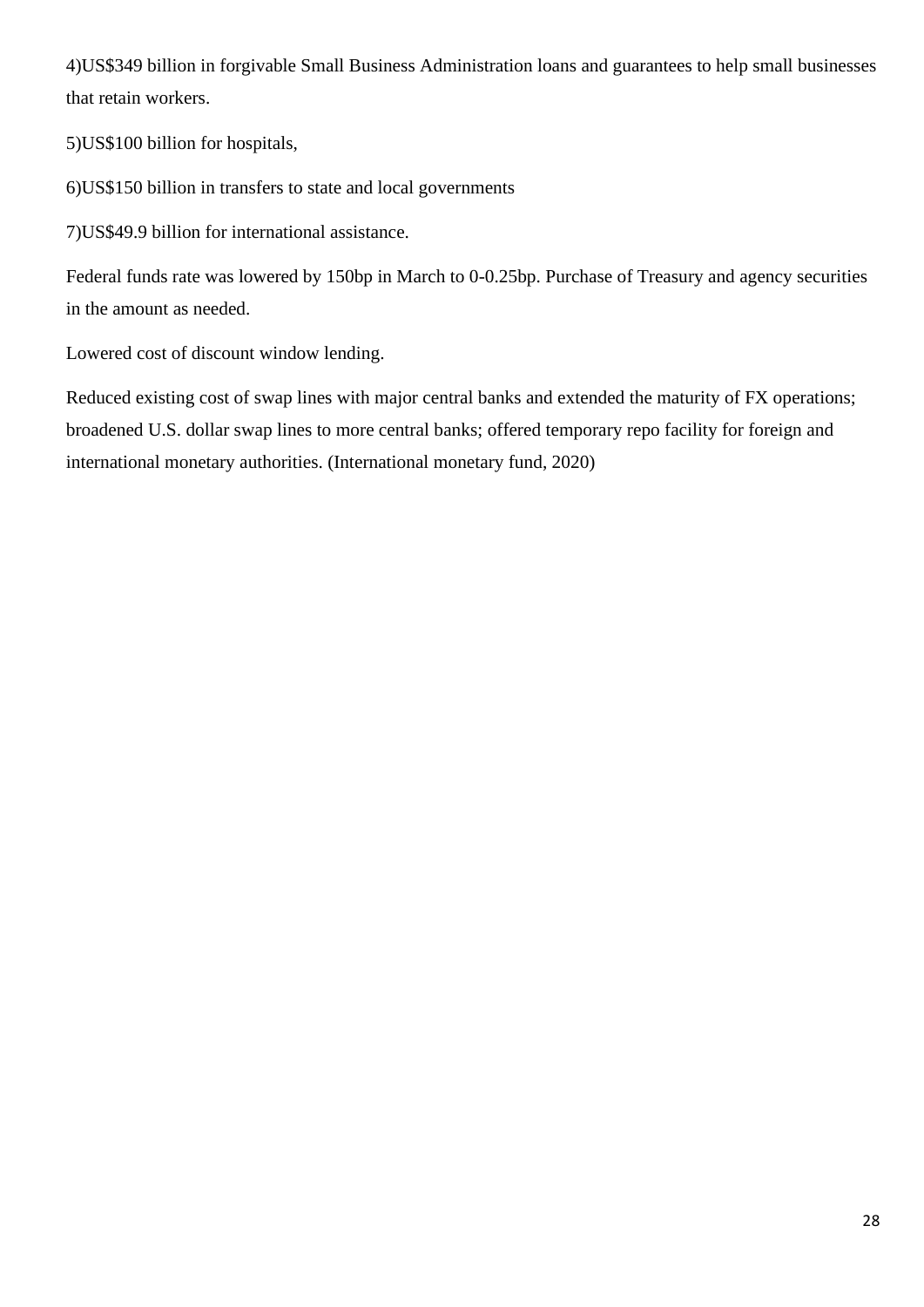# <span id="page-28-0"></span>**CONCLUSIONS**

As we have seen in previous chapters, there are many challenges for the global economy.

The crisis began with the destruction of the Chinese production chain due to measures for social distancing, and like the virus, contagion has arrived in all major trading partners of China, first with a sharp reduction in production caused by the economic model of globalization, that involves the production of a product in several countries, and then with the spread of the virus with the actual blocking of production.

But as predicted by the theory of Keynesian supply shocks the supply crisis will turn into a crisis of demand at the moment of reopen of industry, because lot of them can't survive this moment without government help, and the reduce of output and the increasing employment risk being a huge blow to economic growth in the coming years.

We have also analysed the effects on global trade and the differences in crisis responses from different sectors, and while the sectors considered essential remain open, the service sector is seriously struggling, but with some important exceptions such as the financial sector that surprisingly grows, even in this difficult period.

Another important consequence of the pandemic is the collapse in the price of oil, caused both by reduced demand but also by an excess in production caused by the breakdown of the 2016 OPEC agreement. This low oil price has major implications for the energy sector, with the decrease in investment to find other renewable energy sources, and on the stock markets.

Finally, after ascertaining the risk of a deflationary force, we studied the responses of the European Union, the China and the United States to the crisis, both fiscally and macroeconomically with the various strategies of central banks to allow a rapid "healing" of the economy.

For now, all human efforts are against this sneaky and dangerous virus, with the hope that soon we can get back to being close, travel and be able to rediscover the beauty of being together.

With my elaborate I close the three academic years spent at LUISS Guido Carli in exceptional way, I would like to thank Professor Amin Ashtiani very much for his help and for his availability, and I also thank my family for their support. Audentes fortuna Iuvant e Ad maiora semper!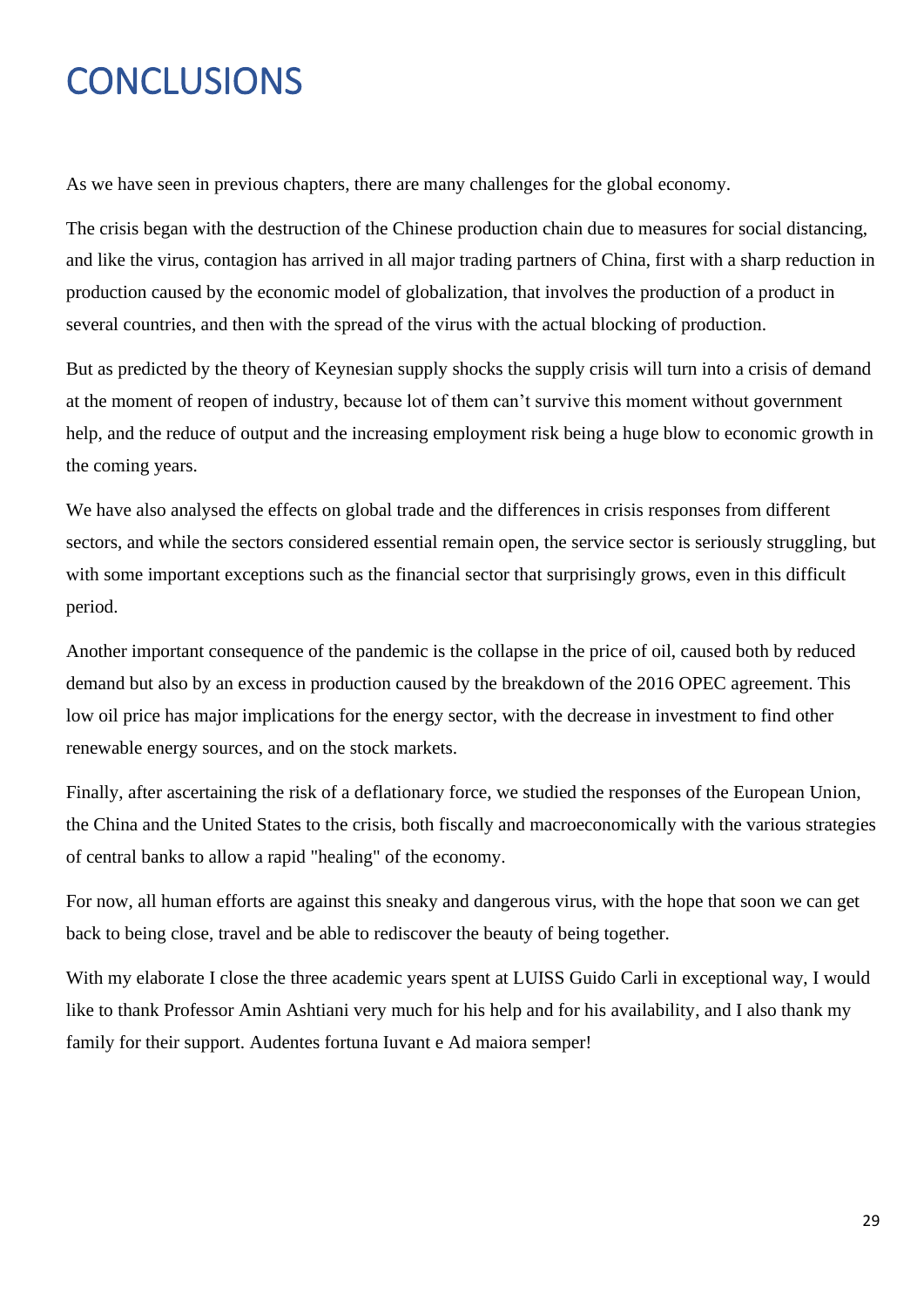# <span id="page-29-0"></span>Bibliography

[Online] / auth. International monetary fund. - 2020. - https://www.imf.org/external/index.htm.

[Online] / auth. statistics Labour market // www.Labour market statistics.com. - 2020.

**International Economic Review** [Online] / auth. Kilian Park // The impact of oil price shocks on the US stock market.. - 2009.

**Activism and the Fossil Fuel Industry** [Book] / auth. Urpelainen Cheon and. - 2012.

**Asian factories slammed by virus as China's PMI drops to record low** [Online] / auth. The japan times // The japan times. - 2020.

**CME Closing Trading Floors Indefinitely amid Coronavirus Concerns** [Online] / auth. Crain's Chicago Business // Crain's Chicago Business. - 2020.

**COVID-19 and the Oil P VID-19 and the Oil Price – Stock Mark e – Stock Market Nexus: Evidenc xus: Evidence From Net e From Net** [Online] / auth. Prabheesh K.P.. - 2020.

**COVID-19 and the world of work.** [Report] / auth. International labour organization. - 2020.

**Covid-19 Coronavirus and Macroeconomic Policy** [Report] / auth. Luca Fornaro and Martin Wolf,. - [s.l.] : CEPR, 2020.

**COVID-19 pandemic, oil prices, stock market, geopolitical risk and policy uncertainty nexus in the US economy** [Online] / auth. Arshian Sharif Chaker Aloui,Larisa Yarovaya // International Review of Financial Analysis. - 2020. www.elsevier.com/locate/irfa.

**Deflation** [Online] / auth. CHAPPELOW JIM // investopedia. - 2020.

**Do oil prices predict economic growth? New global evidence** [Report] / auth. KumarNarayan Paresh. - 2014.

**ECB Banking Supervision provides temporary relief for capital requirements for market risk** [Online] / auth. ECB // bankingsupervision.europa.eu. - 2020. -

https://www.bankingsupervision.europa.eu/press/pr/date/2020/html/ssm.pr200416~ecf270bca8.en.html.

**Economics in the times of covid-19** [Book Section] / auth. voth joachim. - [s.l.] : Edited by Richard Baldwin, 2020.

**Effects of COVID-19 pandemic in daily life** [Online] / auth. Abid Haleem Mohd Javaid // ncbi. - 2020. https://www.ncbi.nlm.nih.gov/pmc/articles/PMC7147210/.

**exports and imports data** [Online] / auth. world trade organization // organization, world trade. - 2020. www.organization, world trade.com.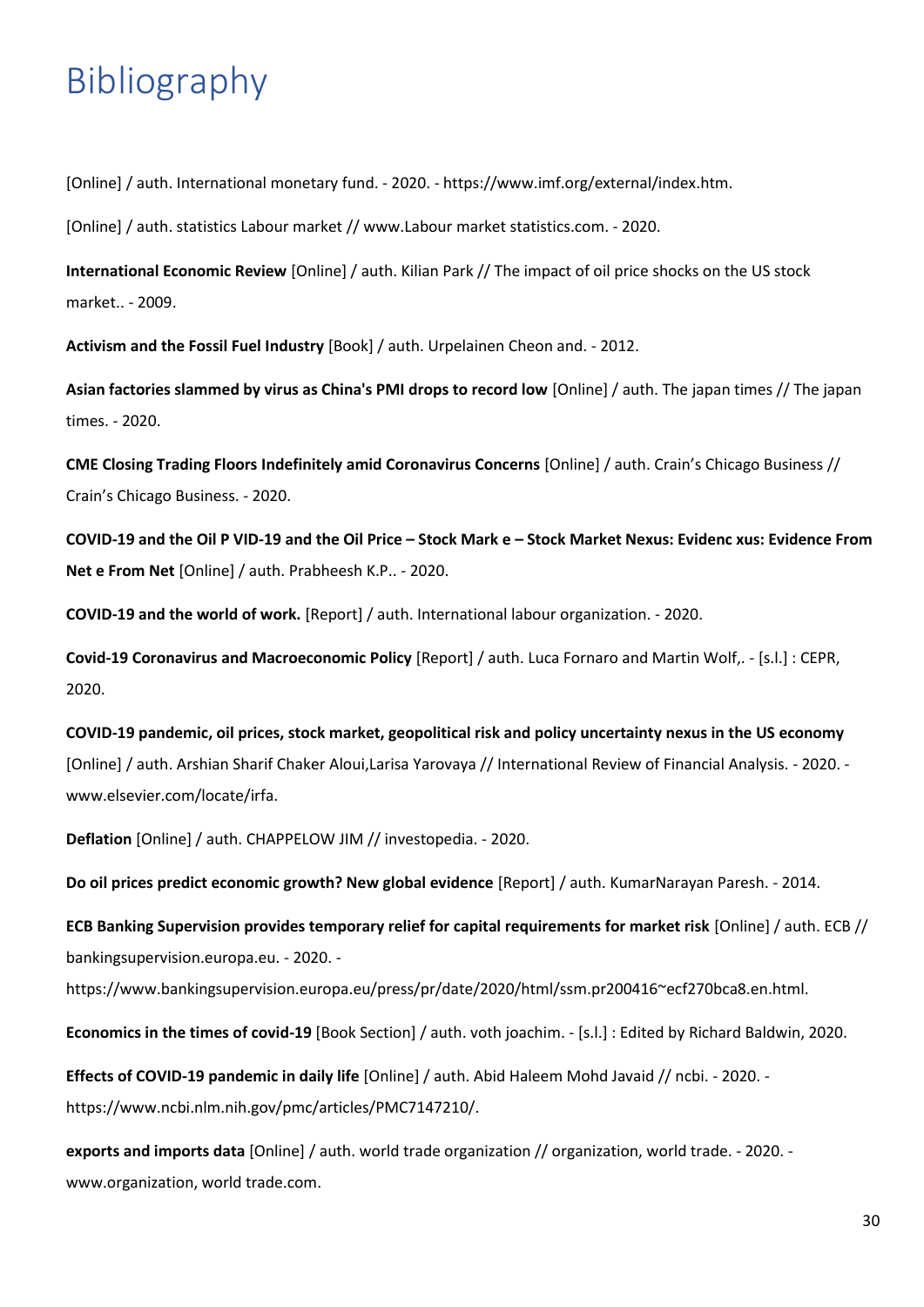**Financial services sector set to lead the SME Covid-19 recovery** [Online] / auth. Globalbankingandfinance. - 2020. https://www.globalbankingandfinance.com/financial-services-sector-set-to-lead-the-sme-covid-19-recovery/.

**Gisanddata** [Online]. - 2020. -

https://gisanddata.maps.arcgis.com/apps/opsdashboard/index.html#/bda7594740fd40299423467b48e9ecf6.

**Il Pil della Cina crolla del 6,8%, vendite al dettaglio giù del 19%. È la prima volta da 28 anni** [Article] / auth. Santevecchi Guido // Corriere della sera. - 2020.

**Implications of COVID-19 Pandemic on the Global Trade** [Report] / auth. Vidya Prabheesh., and Sirowa. - 2020.

**Implications of COVID-19 Pandemic on the Global Trade Networks** [Report] / auth. vidya prabhesh. - 2020.

**Implications of COVID-19 Pandemic on the Global Trade Networks** [Conference] / auth. Vidya C. T., & Prabheesh, K. P. - 2020.

**Introduction** [Book Section] / auth. Richard Baldwin Beatrice Weder di Mauro // Economics in the Time of COVID-19. - 2020.

**MACROECONOMIC IMPLICATIONS OF COVID-19:** [Report] / auth. National Bureau of economic research. - 2020.

**MACROECONOMIC IMPLICATIONS OF COVID-19:CAN NEGATIVE SUPPLY SHOCKS CAUSE DEMAND SHORTAGES?** [Report] / auth. Veronica Guerrieri Guido Lorenzoni,Ludwig Straub,Iván Werning. - 2020.

**Memorandum on Authorizing the Other Needs Assistance Program for Major Disaster Declarations Related to Coronavirus Disease 2019** [Report] / auth. TRUMP DONALD J.. - 2020.

**Perché il prezzo del petrolio Wti è crollato. E quello del Brent invece no** [Journal] / auth. Forbes. - 2020.

**Perché l'oro è forte e il dollaro è debole** [Online] / auth. Fugnoli Alessandro // start magazine. - 2020. https://www.startmag.it/economia/oro-forte-dollaro-debole/.

**POLICY RESPONSES TO COVID-19** [Report] / auth. International monetary fund. - 2020.

**Prices of agricultural commodities drop 20% post COVID-19 outbreak** [Online] / auth. Rediff realtime News,. - 2020. - https://realtimerediff.com/news/india/Prices-of-agricultural-commodities-drop-20-postCOVID19 outbreak/955078599584b749?src=interim\_alsoreadimage.

**Recovery plan for Europe** [Online] / auth. Commission European // ec.europa.eu. - 2020. https://ec.europa.eu/info/live-work-travel-eu/health/coronavirus-response/recovery-plan-europe\_en.

**Relationship between Currency Depreciation and Trade Balance in India- An Econometric Study** [Report] / auth. Datta Kanchan. - 2014.

**Research Center of International Economy and Industry** [Report] / auth. Wakasugi Ryuhei. - 2020.